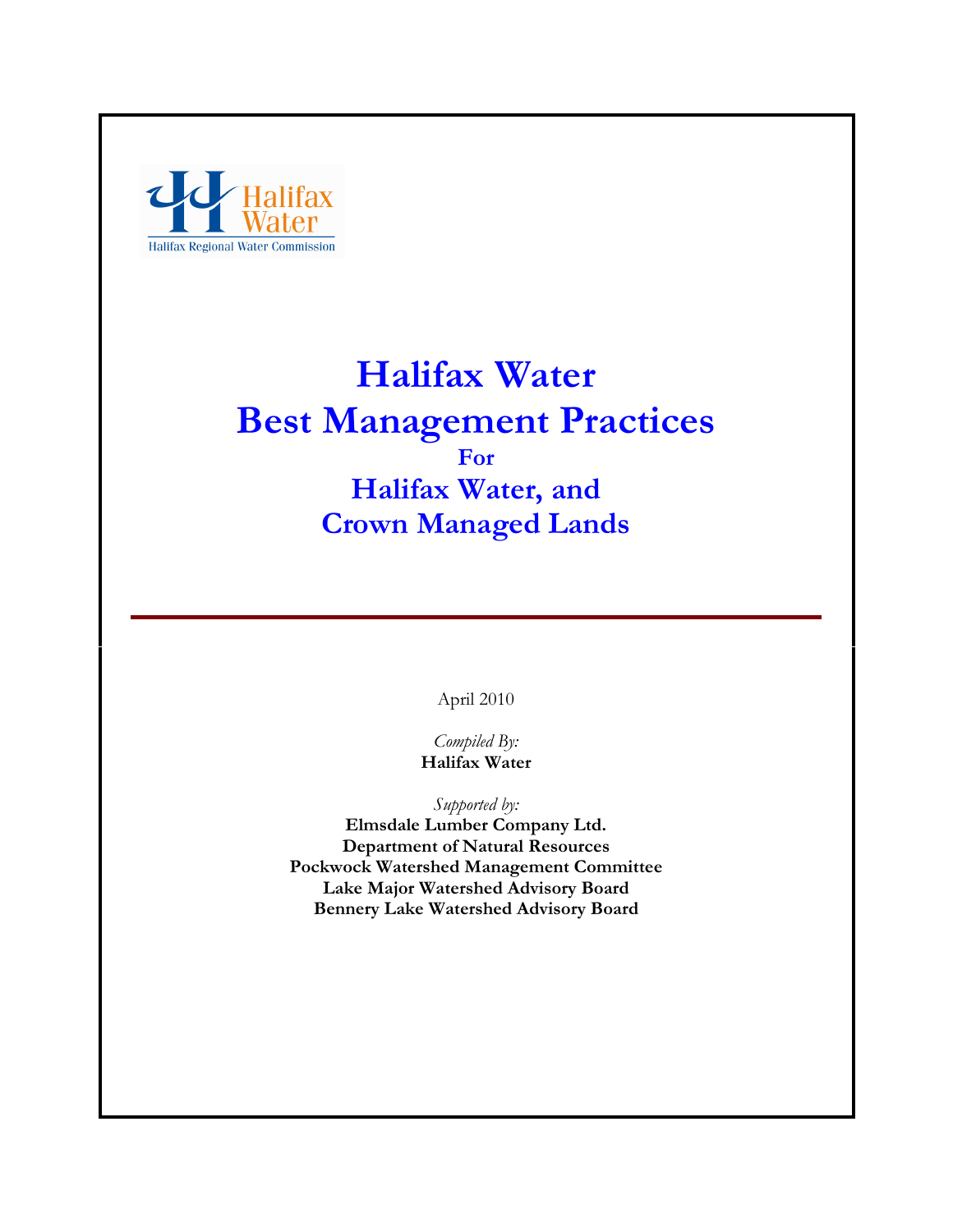# Table of Contents

| 1.0         | $Introduction$ $3$                                                               |    |  |  |  |  |
|-------------|----------------------------------------------------------------------------------|----|--|--|--|--|
| 2.0         |                                                                                  |    |  |  |  |  |
| 3.0         |                                                                                  |    |  |  |  |  |
| 3.01        |                                                                                  |    |  |  |  |  |
| 3.02        |                                                                                  |    |  |  |  |  |
| 3.03        |                                                                                  |    |  |  |  |  |
| <i>4.0</i>  | $Commonization$ 9                                                                |    |  |  |  |  |
| 5.0         |                                                                                  |    |  |  |  |  |
| 6.0         |                                                                                  |    |  |  |  |  |
| 6.01        |                                                                                  |    |  |  |  |  |
| 6.02        | Petroleum and Chemical Spill Response and Reporting _________________________ 12 |    |  |  |  |  |
| 7.0         |                                                                                  |    |  |  |  |  |
| 7.01        |                                                                                  |    |  |  |  |  |
| 7.02        |                                                                                  |    |  |  |  |  |
| 7.03        |                                                                                  |    |  |  |  |  |
| 7.04        |                                                                                  |    |  |  |  |  |
| 7.05        |                                                                                  |    |  |  |  |  |
| 7.06        |                                                                                  |    |  |  |  |  |
| 7.07        |                                                                                  |    |  |  |  |  |
| 7.08        |                                                                                  |    |  |  |  |  |
| 8.0         |                                                                                  |    |  |  |  |  |
| 9.0         |                                                                                  |    |  |  |  |  |
| 9.01        |                                                                                  | 25 |  |  |  |  |
| 9.02        |                                                                                  | 25 |  |  |  |  |
| 9.03        |                                                                                  | 28 |  |  |  |  |
| 9.04        |                                                                                  |    |  |  |  |  |
| <b>10.0</b> | $Silviculture$ 30                                                                |    |  |  |  |  |
| 10.01       | General 2000 30                                                                  |    |  |  |  |  |
| 10.02       |                                                                                  |    |  |  |  |  |
| 10.03       |                                                                                  |    |  |  |  |  |
| 10.04       | Spacing 31                                                                       |    |  |  |  |  |
| 10.05       |                                                                                  |    |  |  |  |  |
|             | Halifax Water<br><b>Best Management Practices Document</b><br>April 19, 2010     |    |  |  |  |  |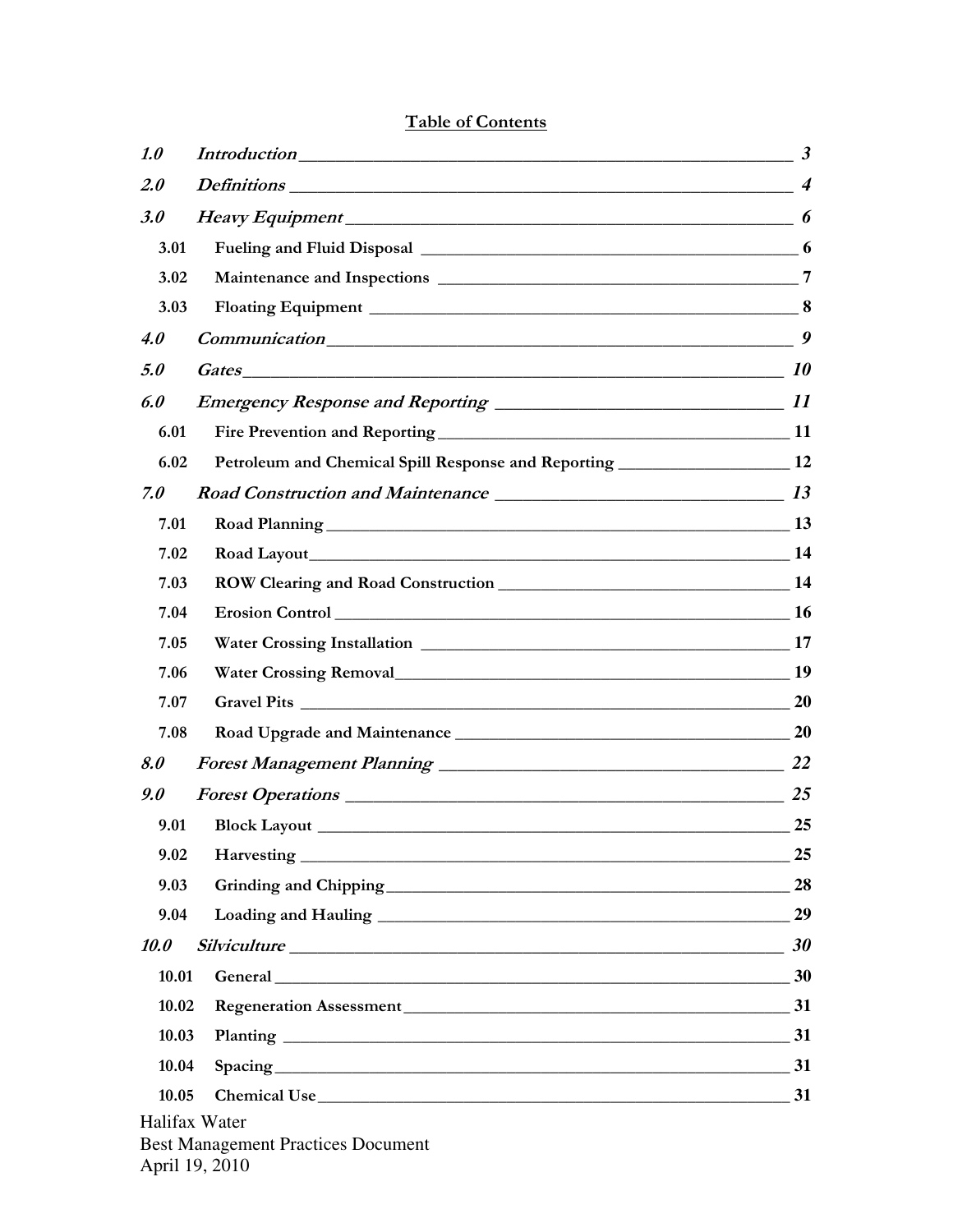| 11.0 | Recreation                             |    |
|------|----------------------------------------|----|
|      | Appendix 1 – Applicable Legislation    |    |
|      | Appendix 2 – List of Reportable Toxins | 34 |

Halifax Water Best Management Practices Document April 19, 2010 -2-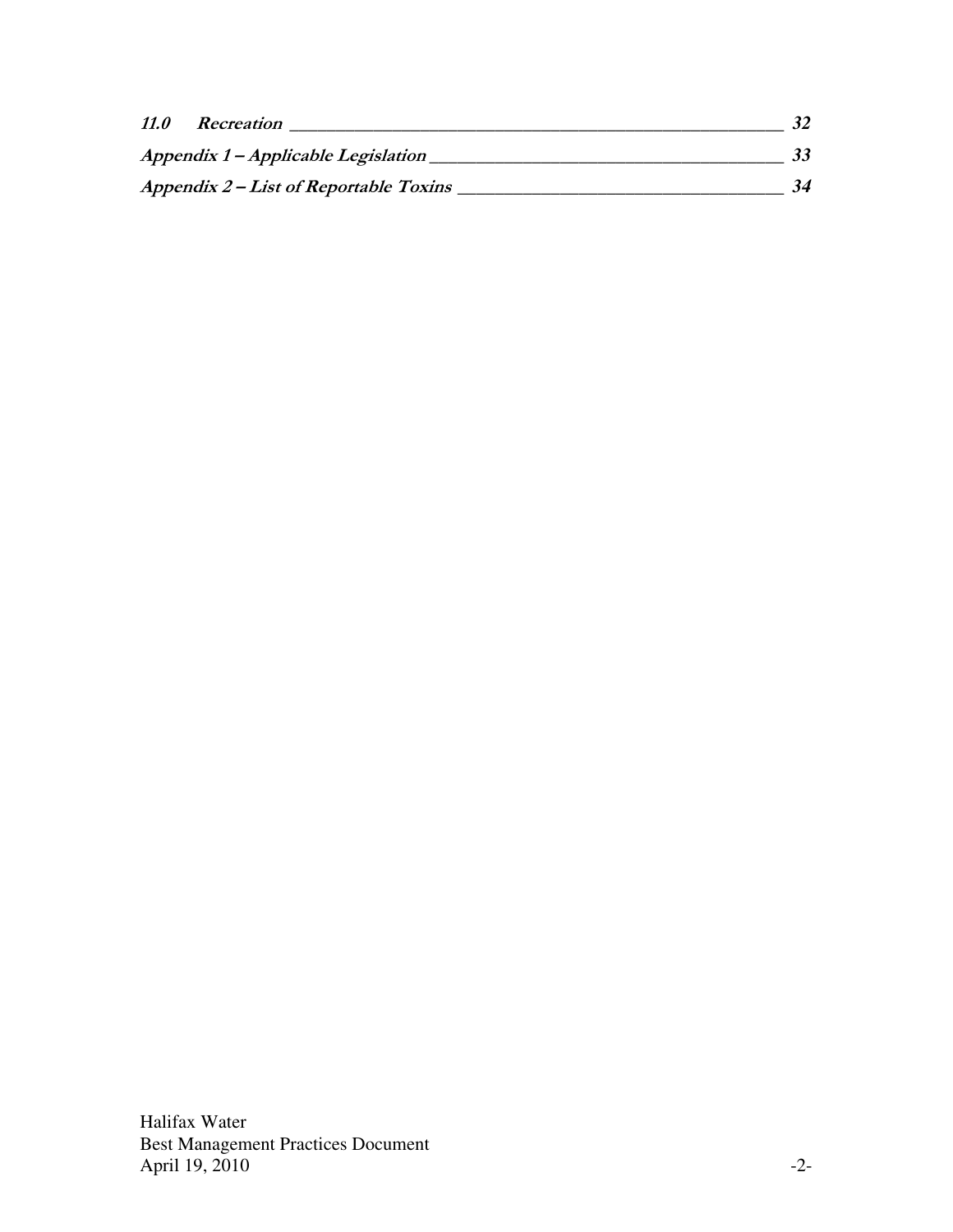### 1.0 Introduction

Halifax Water is responsible for managing many activities on its watersheds. As a means of better managing these activities, Halifax Water has developed and implemented the following Best Management Practices (BMPs) to guide activities on Company and Crown managed lands, as supported by Elmsdale Lumber Company, the Pockwock Watershed Management Committee, the Lake Major Watershed Advisory Board, the Bennery Lake Watershed Management Committee and the Department of Natural Resources. For all other watershed lands, these BMPs are meant to be used for educational and awareness purposes. The following BMPs are not considered a complete collection but will continue to evolve to improve outcomes. In addition, these BMPs are not meant to replace existing legislation that governs activities on the watersheds. Furthermore, persons operating on the watersheds, regardless if it is designated as a Protected Water Area or not, should be familiar with current legislation that apply to the activities they are carrying out. A list of applicable legislation sited throughout these BMPs is listed in Appendix 1.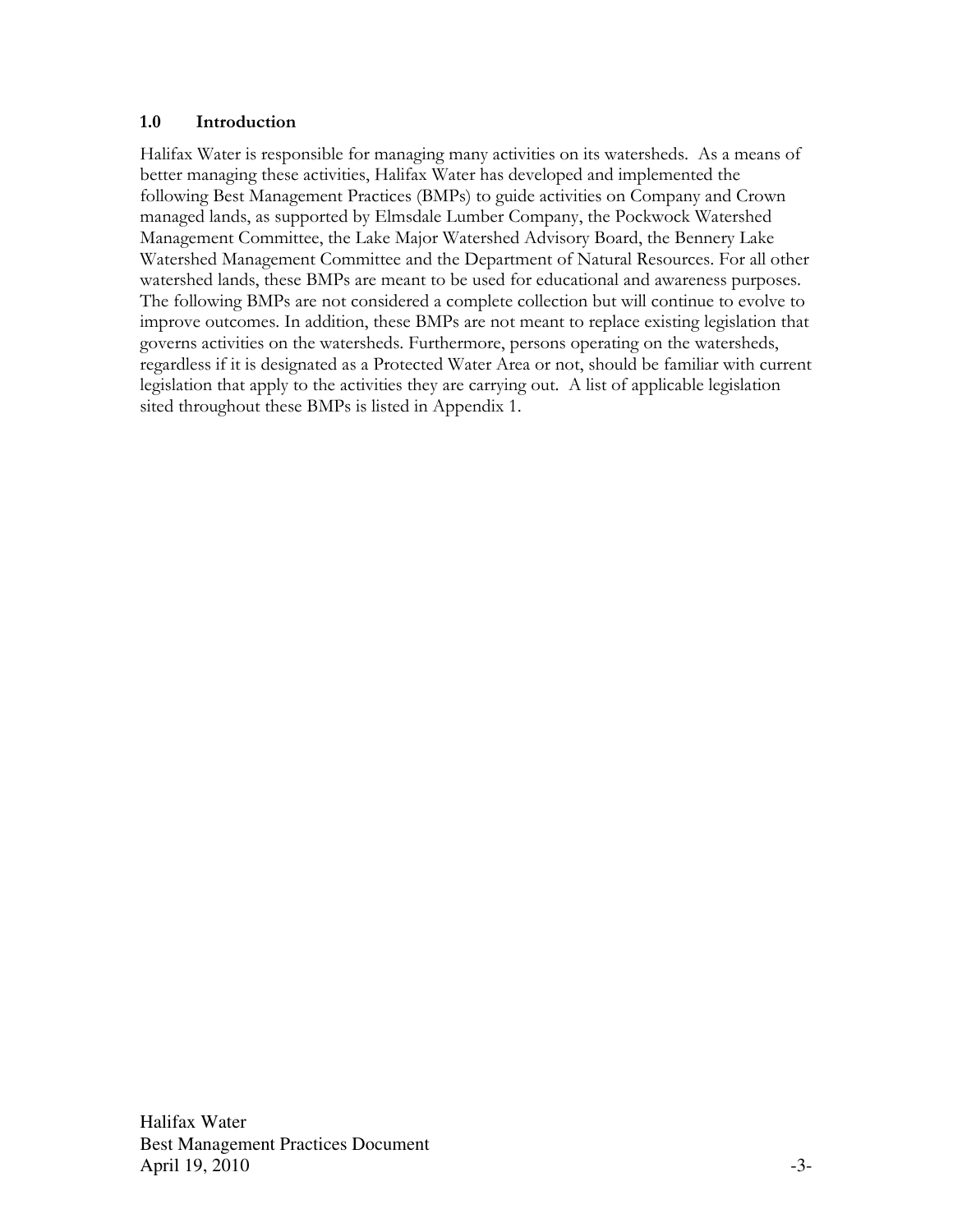#### 2.0 Definitions

1. **Watershed** – For the simplicity of this document, Halifax Water defines well head areas and surface water supply areas collectively under the term "watershed".

2. **3-Point Contact** – A combination of 2 hands and one foot or 2 feet and 1 hand.

3. **Company lands** – Lands privately owned by Halifax Water.

4. Crown managed lands – Crown lands managed alone by Halifax Water or jointly by Halifax Water and NSDNR.

5. *Chicot* – Standing dead trees.

6. **Special Management Zone** (SMZ) – Special Management Zone as defined by the Department of Natural Resource

7. Lodged or Spring Trees – Trees that have become unsafe while operations are being conducted on the block. For example trees that are leaning against another tree for support or trees whose tops have broken and become lodged in other standing timber.

8. **Grubbing** – The removal of vegetative or organic matter by machine exposing bare mineral soil.

9. **Overburden** – Vegetative or organic matter which covers bare mineral soil.

10. **Cultural Heritage Zone** – An area that has been positively identified or having potential cultural or heritage significance by a trained expert. For example a trapper's cabin, grave stones.

11. **Fording** – Traversing of a machine through a watercourse, water body, and wetland as defined under the Environment Act.

12.  $\mathbb{R}ip \mathbb{R}ap$  – Clean, washed angular aggregate greater then 4 inches in size. Usually used around culverts or for erosion control purposes. The material must be free of sulphide bearing or acid slate.

**13. Shelterwood Management** – The practice of removing 30-50% of the stand basal area to create light conditions suitable for growth conditions. This harvest technique favours long lived tree species that are shade-tolerant., NSDNR Forest Research Report, "Regeneration Following White Pine Shelterwood Cuts in Shelburne Co., NS." March 1995.

14. Selection Management – With respect to Uneven-aged Management it is "the practice of leaving 3 or more height classes on site with a minimum height difference of 3m between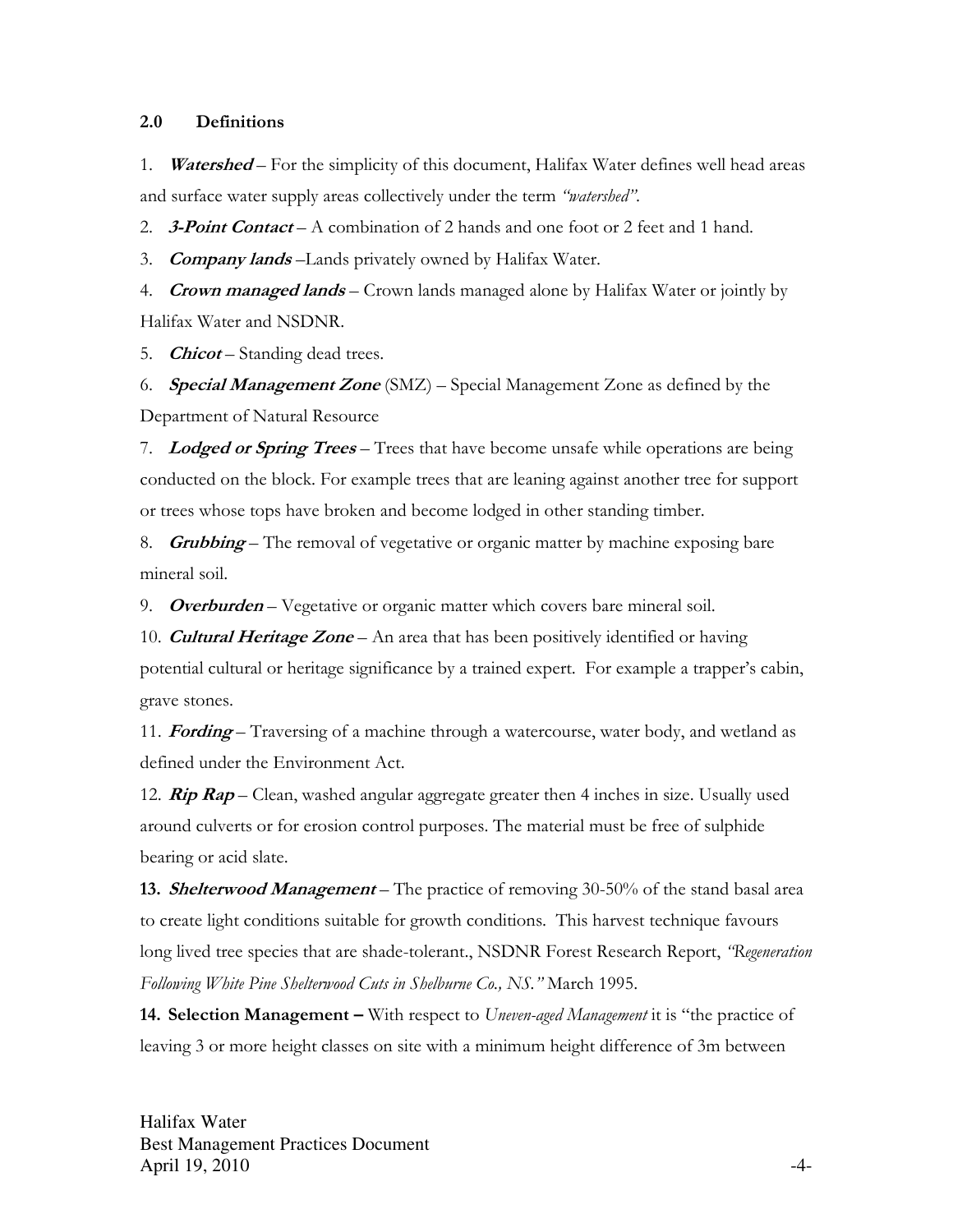classes, and one height class greater then 10m." Association for Sustainable Forestry, "Selection Management." October 2009.

15. Variable Retention Management – The practice of leaving as much hardwood and shade-tolerant species as operationally possible in the identified harvest block. The residual standing trees would be in addition to the *Wildlife Habitat and Watercourses Protection* Regulations'.

16. Clear Cut Management – The total removal of all tree species with in an identified harvest block while meeting the minimum 'Wildlife Habitat and Watercourses Protection Regulations'.

17. Travel Corridor – Solid linear feature that is used to physically break up larger harvest blocks into smaller harvest blocks.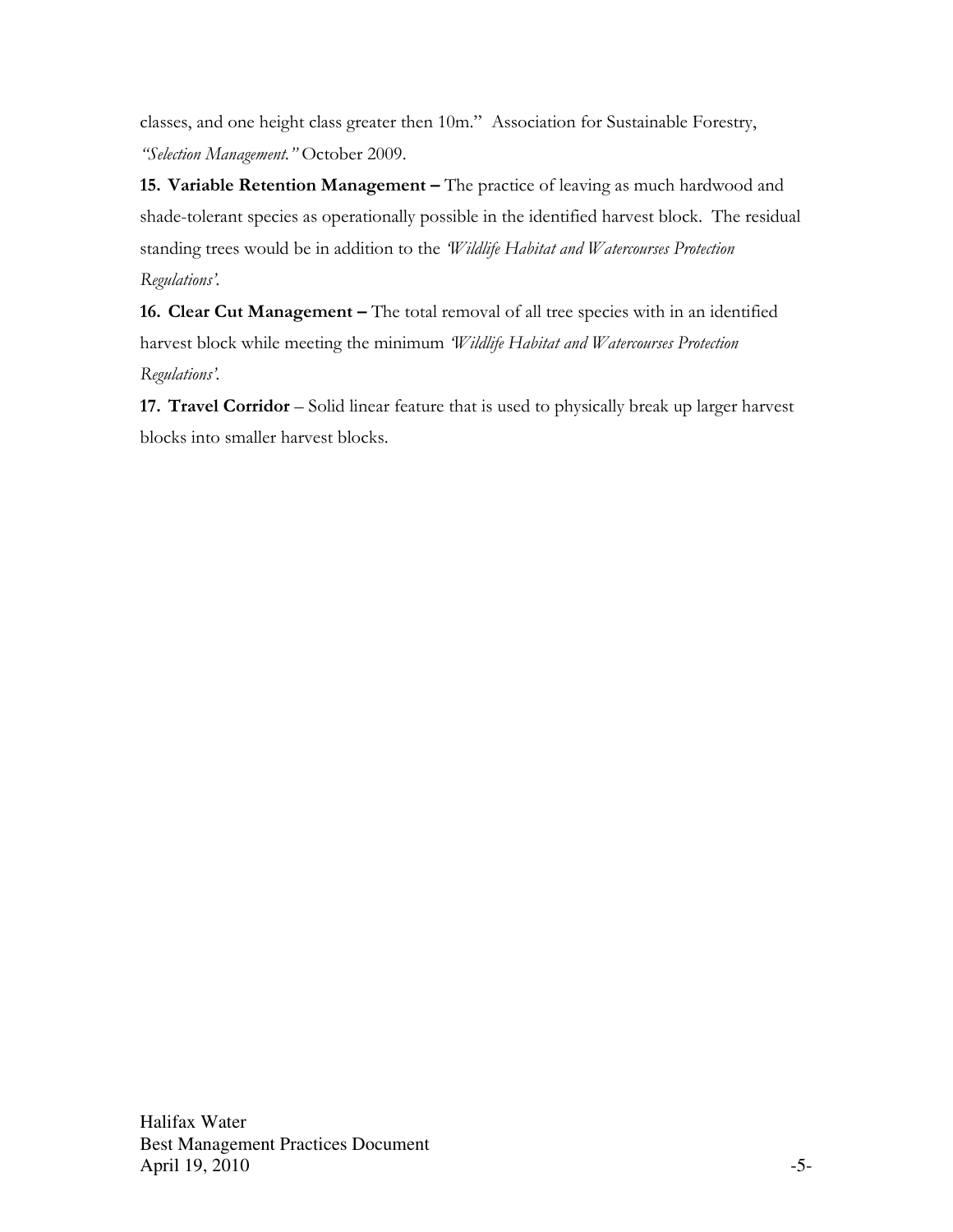## 3.0 Heavy Equipment

Use 3-point contact for mounting and dismounting equipment. Check for hazards prior to dismounting and ensure handles and footholds are intact.

Hard hats, safety boots and highly visible clothing or straps must be worn at all times. When working in a fully enclosed cab, exception may be given to hard hats.

Lunch, fueling and maintenance areas will be kept clean and all garbage removed from the watershed on a daily basis. Deposit refuse, garbage, and tires in an approved waste disposal site.

Be aware of all persons or vehicles around you. When you see a person or vehicle approaching, immediately stop operating your machine and lower the blade or boom to the ground, make eye contact, and signal for safe passage.

Be aware of potential overhead danger such as a chicot, large dead branches and power lines.

Shut machine down during times of repairs or maintenance.

Ensure the blade or boom is always down and emergency brake is on when operator is out of the machine.

While inside the HRM core, the HRM noise by-law will be applied and followed.

During breaks and non working hours, park heavy equipment at least 30m from a defined stream channel or flowing water (e.g., where water is flowing in the ditch, etc.) and 60m from a well head location.

### 3.01 Fueling and Fluid Disposal

No fuel bulk storage stations may exceed 450 litres unless approved by Halifax Water or NSDNR.

All Halifax Water authorized fuel storage tanks must be fully contained.

An emergency plan must be located on site and known to all users.

All fuel tanks must conform to the Transportation of Dangerous Goods (TDG) Regulations.

During transport, ensure all fluid containers, including jerry cans, are leak-free and secured to avoid damage and spills.

All fuel containers, including jerry cans, must be marked clearly identifying their contents.

Vehicles specifically designed for delivering fuel/fluids must be escorted at all times.

Pumping devices for all fuel tanks must have automatic shut-off valve and be attended at all times while in use; no gravity fed pumps allowed.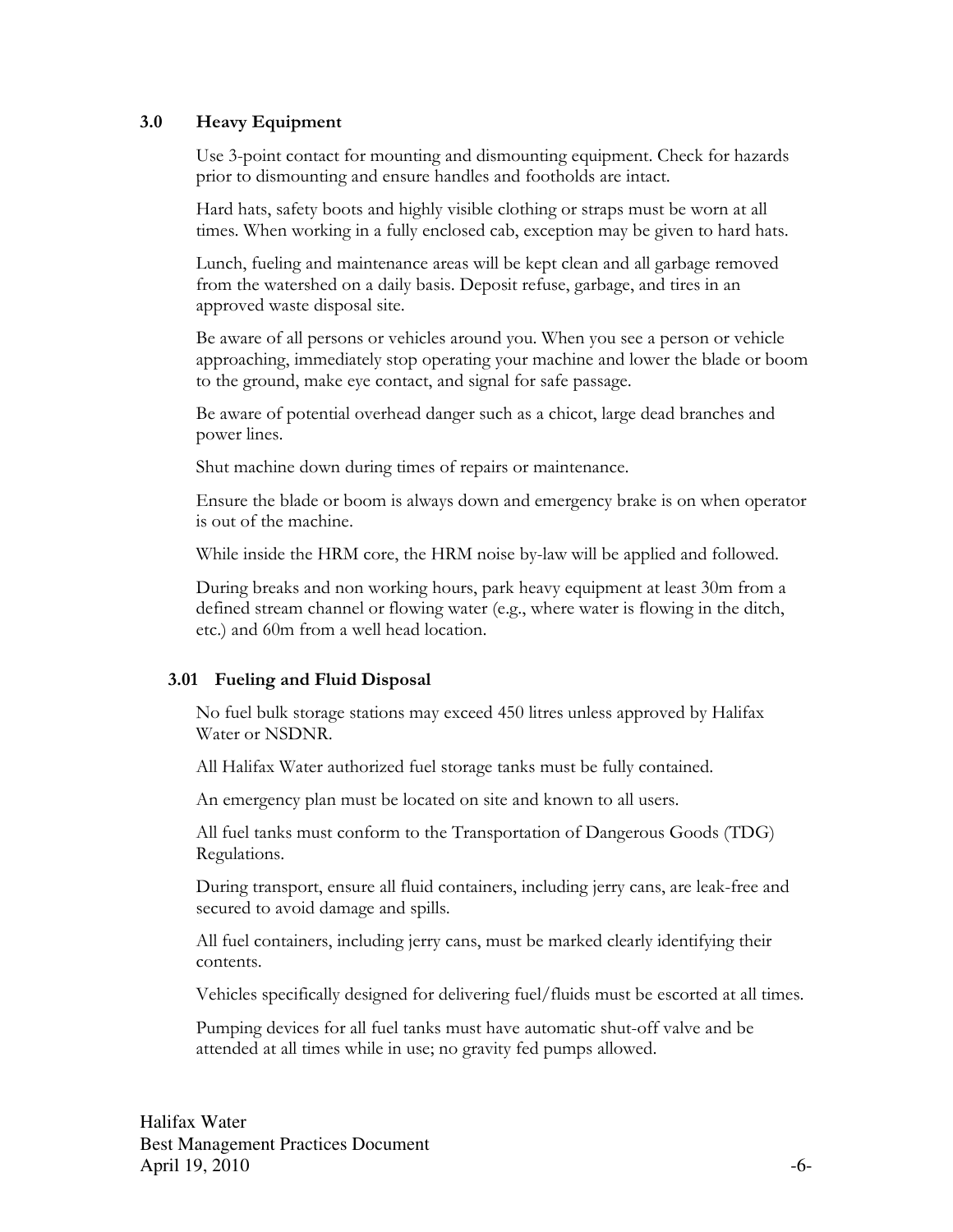Designated fueling areas must be at least 30m from a defined stream channel or flowing water (e.g., where water is flowing in the ditch, etc.) and 60m from a well head location.

All fuel tanks must have a 10 pound 6A80BC serviceable fire extinguisher available at all times.

All fuel stations must maintain a complete spill kit which will include a plug and dyke kit. Chainsaw fueling stations will maintain gas and oil absorbing material which will be placed under saws when refueling and oiling.

All motorized equipment must have an appropriate sized spill kit located on board.

Do not smoke while refueling equipment.

Fuel equipment on bare-mineral, stable, level ground.

Prior to beginning work, all fluid maintenance must be completed.

Dispose of waste fluid at an approved government facility.

#### 3.02 Maintenance and Inspections

When performing equipment maintenance and inspections, ensure that:

- o Machinery is parked on bare-mineral, stable, level ground.
- o Parking brake is on.
- o Blade or boom is in contact with ground.
- o Machine/energy is off; hydraulics and pneumatics are off and in zero energy state.
- o Operator inspects for and repairs all fluid leaks.
- o Operator inspects all electrical components and repairs any damaged or loose parts.

When welding:

- o Machine must be 10m from a refueling area, and parked on bare-mineral soil.
- o A 20lb serviceable 6A80BC fire extinguisher is available.
- o Fuel caps must be in place and combustibles must be cleaned up prior to welding or grinding.
- o A fire watch must be implemented, that will continue for 15 minutes after welding is complete
- o A welding mask and gloves must be worn.

Remove flammable debris from equipment daily.

No welding or grinding is permitted during high to extreme fire conditions.

Halifax Water Best Management Practices Document April 19, 2010  $-7-$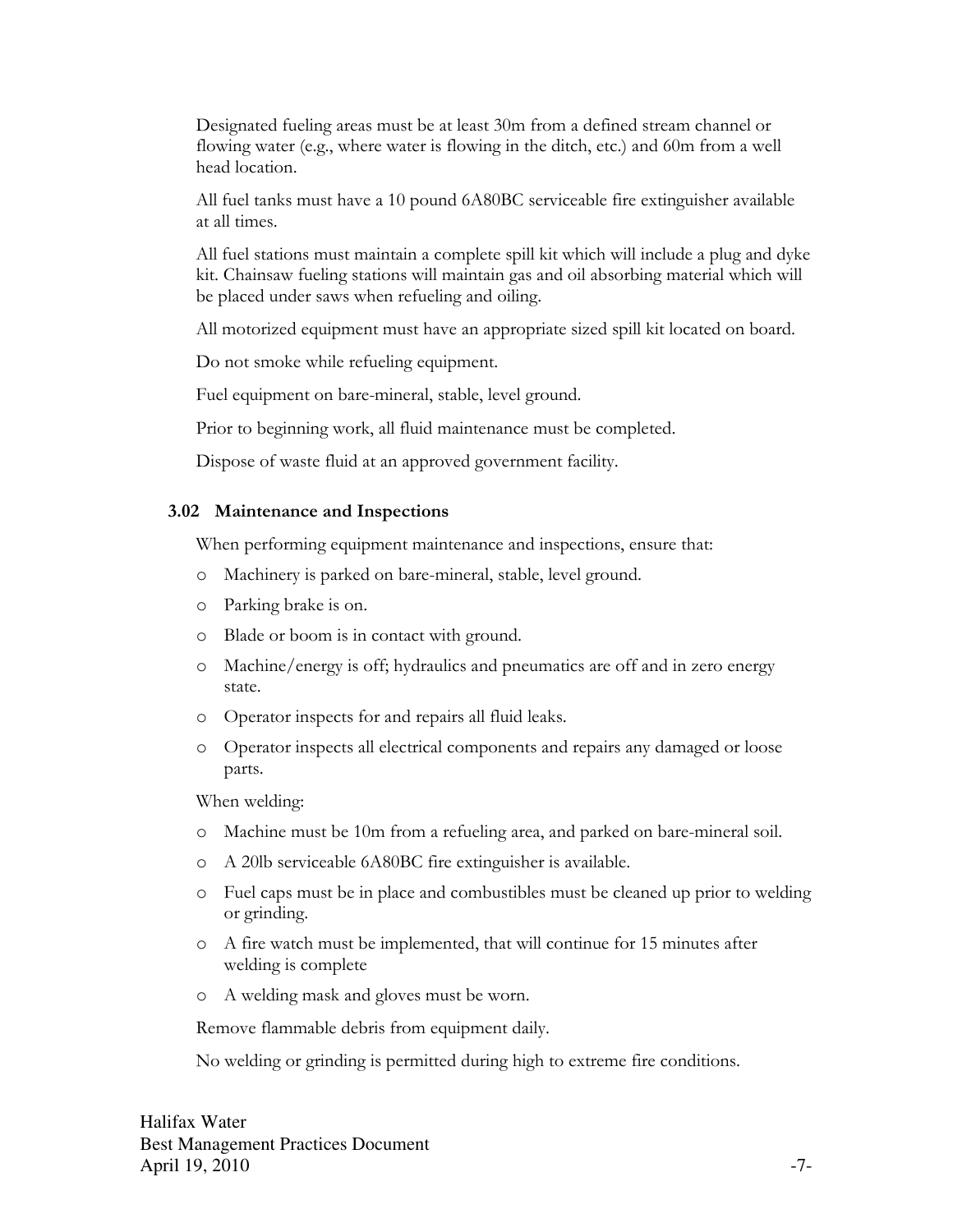Machinery and tools showing above normal leaking fuels or other fluids will cease operation immediately and fluids contained. Repairs are to be made or machinery moved from watershed. Report spills as per Emergency Spill Regulations.

## 3.03 Floating Equipment

Check with provincial or local authorities for weight, height, length, and timing restrictions on deliveries.

Do not use defective tie downs to secure machinery.

Check load security prior to entering onto a public highway as well as routinely throughout the duration of the trip.

Check for loose debris prior to transporting.

Be aware of all persons in the vicinity of the float when lowering; make eye contact to ensure person(s) see you and are aware of the potential danger.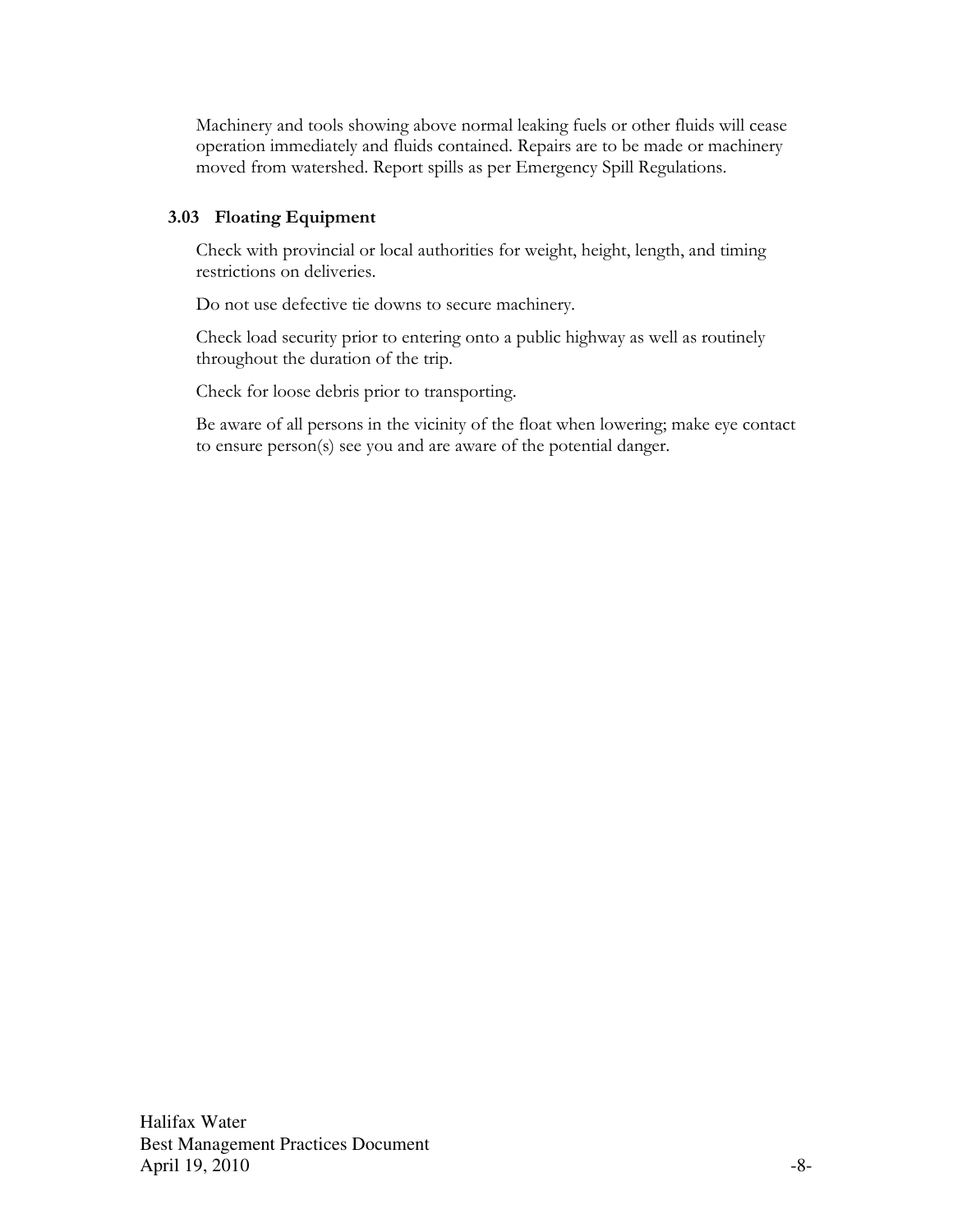### 4.0 Communication

"Active Operation" signs or similar worded signs must be posted in work area to advise people of heavy equipment operating. The signs must be posted in plain sight so as to allow for adequate warning time.

Use private contractors channel within the operating block to maintain contact of location throughout area.

Calling frequency depends on traffic on the road. Increase calling frequency as vehicles approach one another.

Identify location by kilometer markers and be clear about direction. Do not use "nick names" to identify location as this could cause confusion amongst workers in area.

Vehicles carrying flammable liquids or chemicals hazardous to water quality, and exceed the minimum TDG requirements, that do not have communication capabilities must be escorted to and from the drop off/ pickup point by a vehicle that has communication capabilities.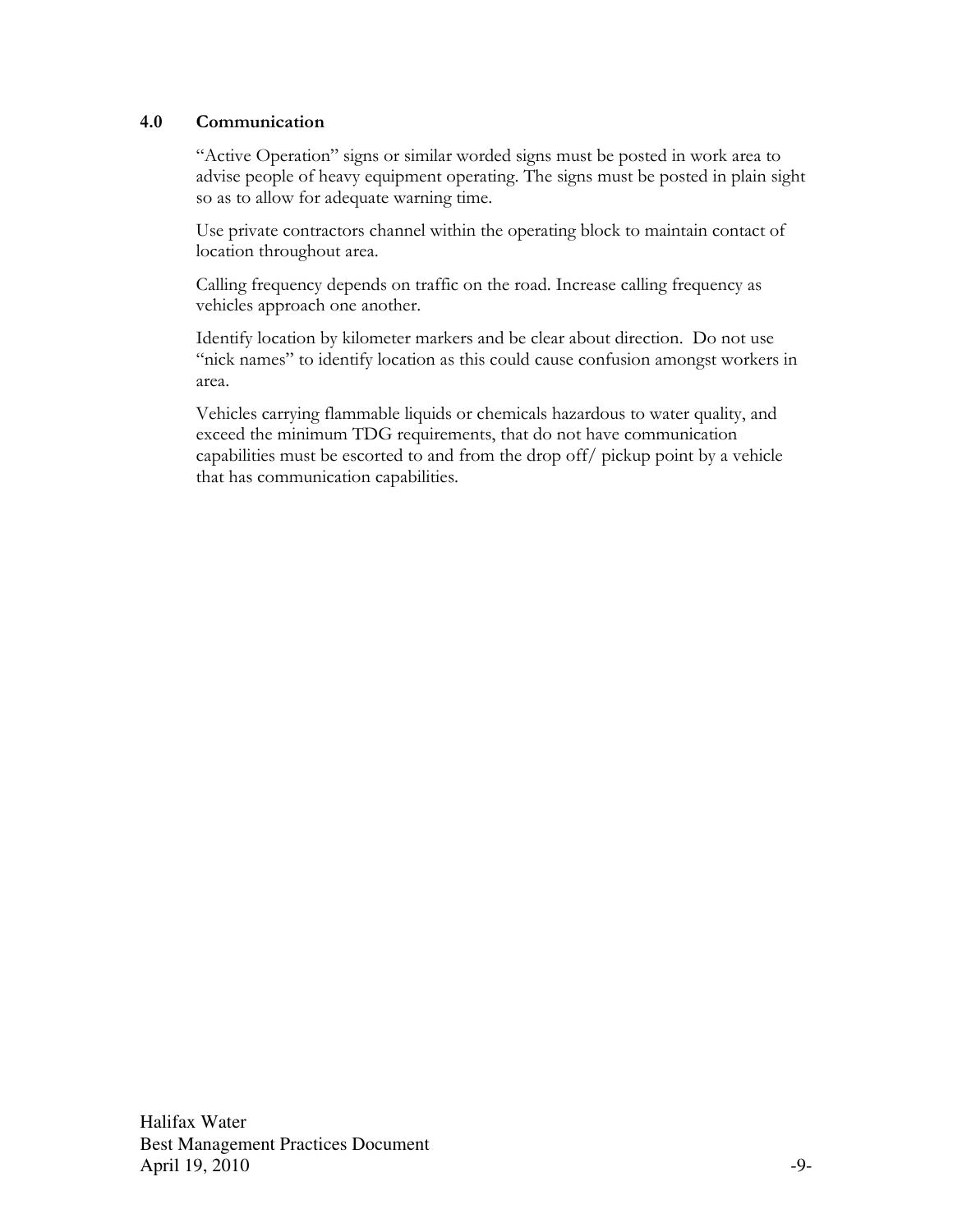#### 5.0 Gates

Only authorized Halifax Water staff will be permitted to duplicate gate keys that fall under Halifax Water control.

Only authorized Halifax Water staff will be permitted to issue gate keys that fall under Halifax Water control. A key issuance sheet must be completed by Halifax Water Staff and signed by both Halifax Water Staff and the party(s) receiving the key(s). A copy will be given to the receiving party(s) and the original be kept on file at Halifax Water. Once the key(s) has been returned to Halifax Water the key issuance sheet will be completed as returned, a copy will be issued to the returning party and the original will be kept on file at Halifax Water

A master list of key holders will be kept by Halifax Water.

A key issuance is considered written authorization. A key issuance form must be completed and kept on file with Halifax Water.

Gates must be locked at all times unless authorized by Halifax Water.

Authorized users must report any illegal activities or unauthorized personnel behind Halifax Water controlled gates to Halifax Water staff immediately or when within communication range.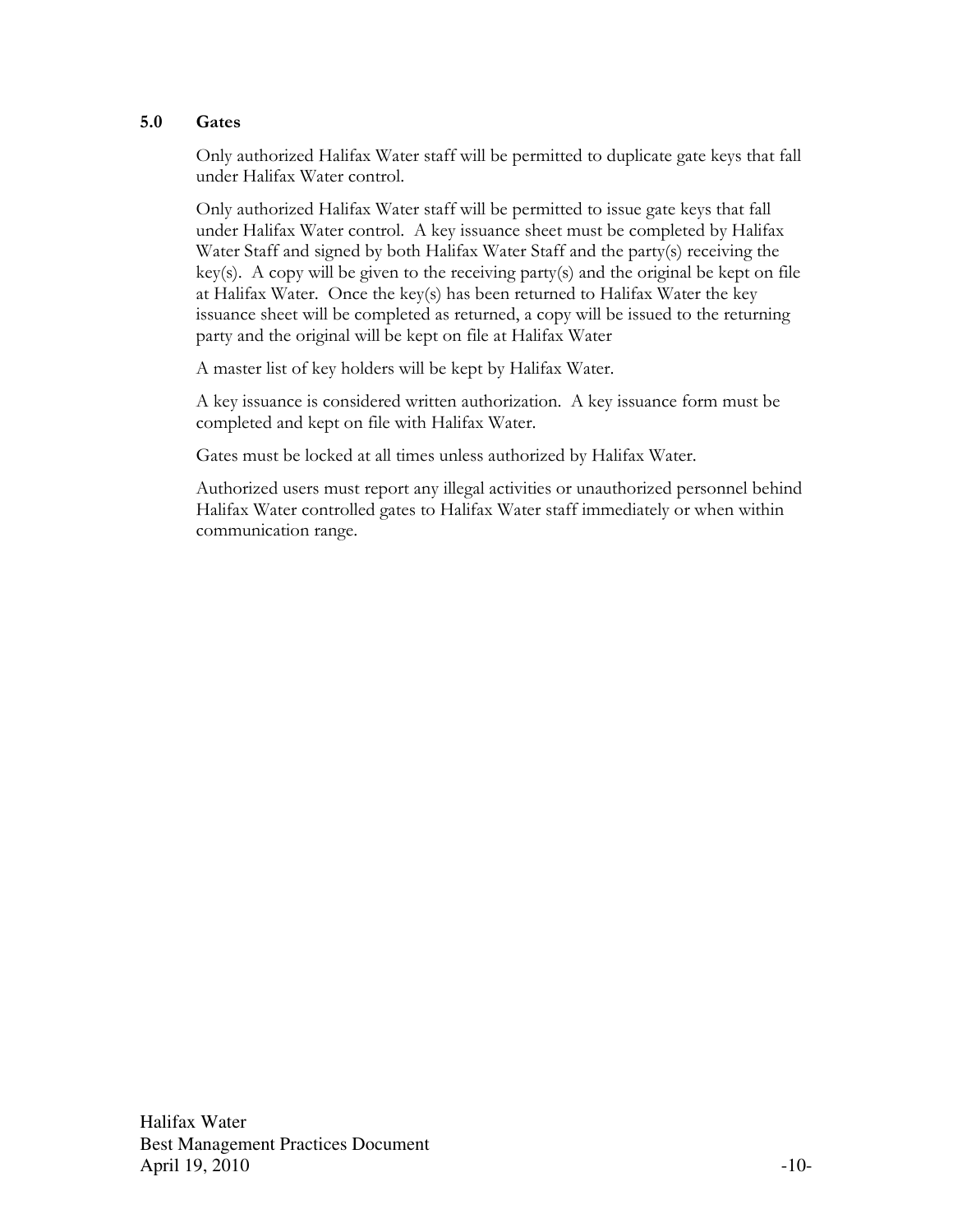#### 6.0 Emergency Response and Reporting

In the event of any emergency on watershed lands Halifax Water is to be contacted immediately as well as the emergency responders responsible.

The Halifax Water Emergency Response Plan manual, dated December 2006, will be the guiding document for Halifax Water staff. The ERP manual can be found at Halifax Water's main office located at 450 Cowie Hill Road, Halifax.

#### 6.01 Fire Prevention and Reporting

In case of a fire on watershed lands, immediately contact:

| HALIFAX WATER (24 hour contact line) [11] [21] MALIFAX WATER (24 hour contact line) | 490-6940       |
|-------------------------------------------------------------------------------------|----------------|
| <b>FOREST FIRE EMERGENCY 24 HOUR LINE</b>                                           | 1-800-565-2224 |
| <b>FIRE CONTROL (Shubenacadie office)</b>                                           | 1-902-758-2232 |

Person(s) reporting a fire must provide location, size, estimated time, name and contact information of person reporting.

For designated watersheds, fire season is dependent on the applicable watershed regulations. For the Pockwock PWA the fire season is from April 1<sup>st</sup> to Oct 31<sup>st</sup> of each year while the Lake Major and Bennery Lake PWA fire season is from April  $15<sup>th</sup>$  to Oct  $15<sup>th</sup>$  of each year. For all other watershed lands that fall outside of a designated PWA, the fire season depends on the provincial fire season for that area. (legal requirement)

All operators are to be aware of where the fire equipment is stored.

No open fires are permitted on Company lands unless otherwise authorized by Halifax Water. For all other watershed lands follow the applicable watershed regulations pertaining to fire restrictions or contact Halifax Water or your local NSDNR office.

During fire season, smoking shall only take place on bare mineral soil; all precautions must be taken to ensure the cigarette or cigar has been extinguished.

During fire season, all motorized equipment is required to have applicable fire fighting equipment as per the Nova Scotia Fire Protection Act. The fire plan must be on site during fire season.

During fire season, while conducting operational activities fire indices must be checked daily and followed. A daily log must be kept.

During high to extreme fire hazard conditions only operations conducted on bare mineral soil shall take place. Written permission to operate must first be obtained and a fire watch must be conducted daily 30 minutes after operations have ceased.

Move equipment to mineral soil and shut off master switch at the end of each working day.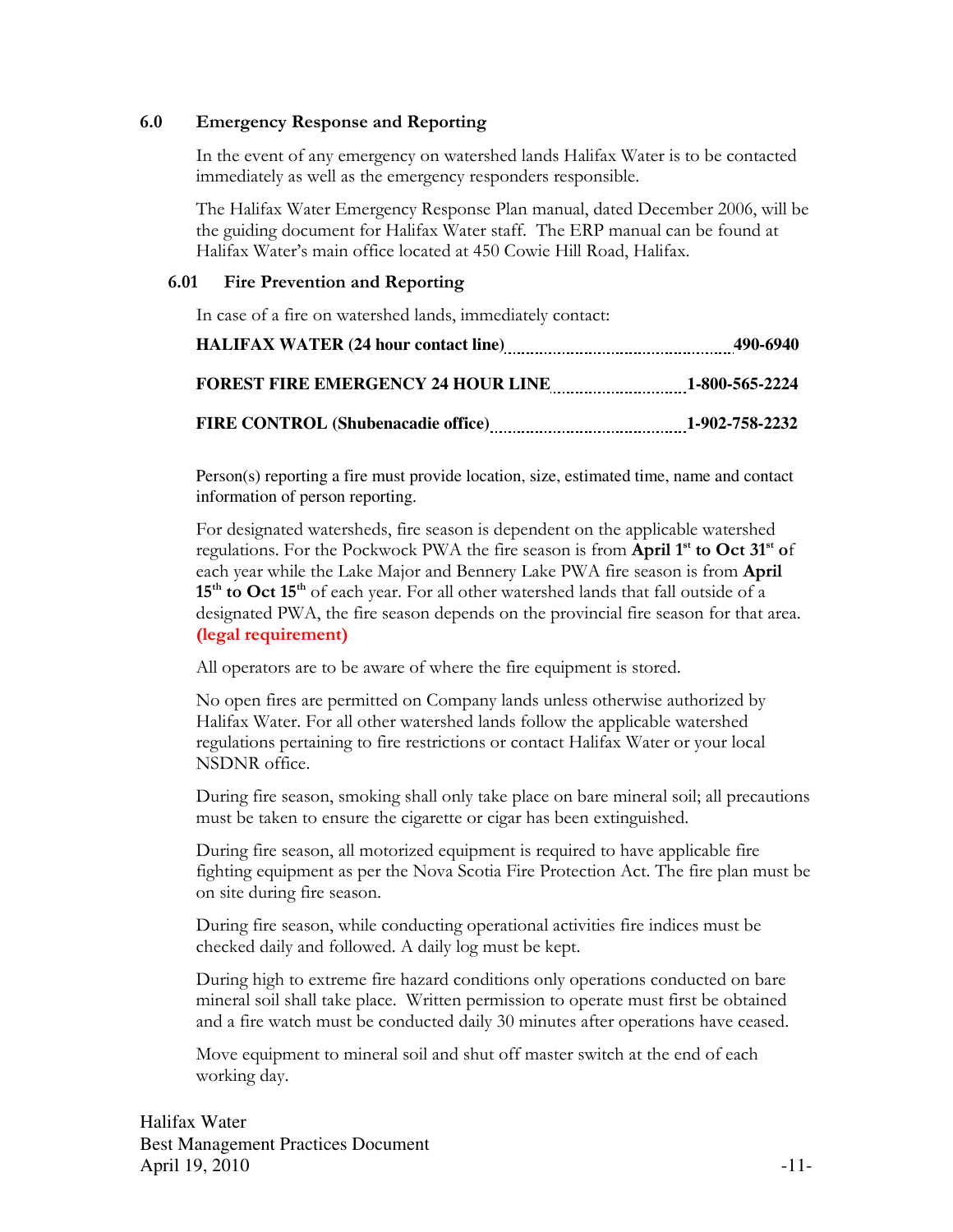Remove all accumulation of flammable material from equipment daily.

No equipment shall operate within 300m of a forest or woodlands without an adequate device for arresting sparks. (legal requirement)

Chainsaws must be equipped with spark arresters.

Do not start chainsaws within 3m of a fueling area.

Chainsaw must have a 0.5kg (1 lb) pouch fire extinguisher or 5kg (10 lb) extinguisher.

### 6.02 Petroleum and Chemical Spill Response and Reporting

In the case of a petroleum or chemical spill on watershed lands, immediately contact:

| <b>HALIFAX WATER (24 hour contact line)</b>   | 490-6940                   |
|-----------------------------------------------|----------------------------|
| <b>COAST GUARD</b>                            | 1-800-565-1633 or 426-6030 |
| <b>ENVIRONMENTAL EMERGENCIES 24 HOUR LINE</b> | 426-6200                   |

One hundred (100) litres (22.2 gallons) of fuel or used oil constitutes a reportable spill to government agencies. ALL-SIZED SPILLS must be reported to Halifax Water. See appendix 2 for a complete list of reportable toxins.

Person(s) reporting a petroleum or chemical spill must provide location, estimated quantity, time, substance, if known; name and contact information of person reporting.

Halifax Water will maintain, at all pumping station locations, a supply of oil absorbent material to be used in the event of an oil spill to create an oil boom around the intake of the pumping station and/or absorb oil on the water supply surface.

All Halifax Water employees, Department of Natural Resources staff, and contractors working on watershed lands must report any overturned engine-equipped machines, such as trucks, skidders and tractors, to Halifax Water immediately. They must also report any foreign substance on the surface of the water supply or land that could pollute the water.

When a petroleum or chemical spill has been reported to Halifax Water, the applicable treatment plant operator and Director of Water Services will be contacted as well as the **COAST GUARD/ENVIRONMENTAL EMERGENCIES** immediately.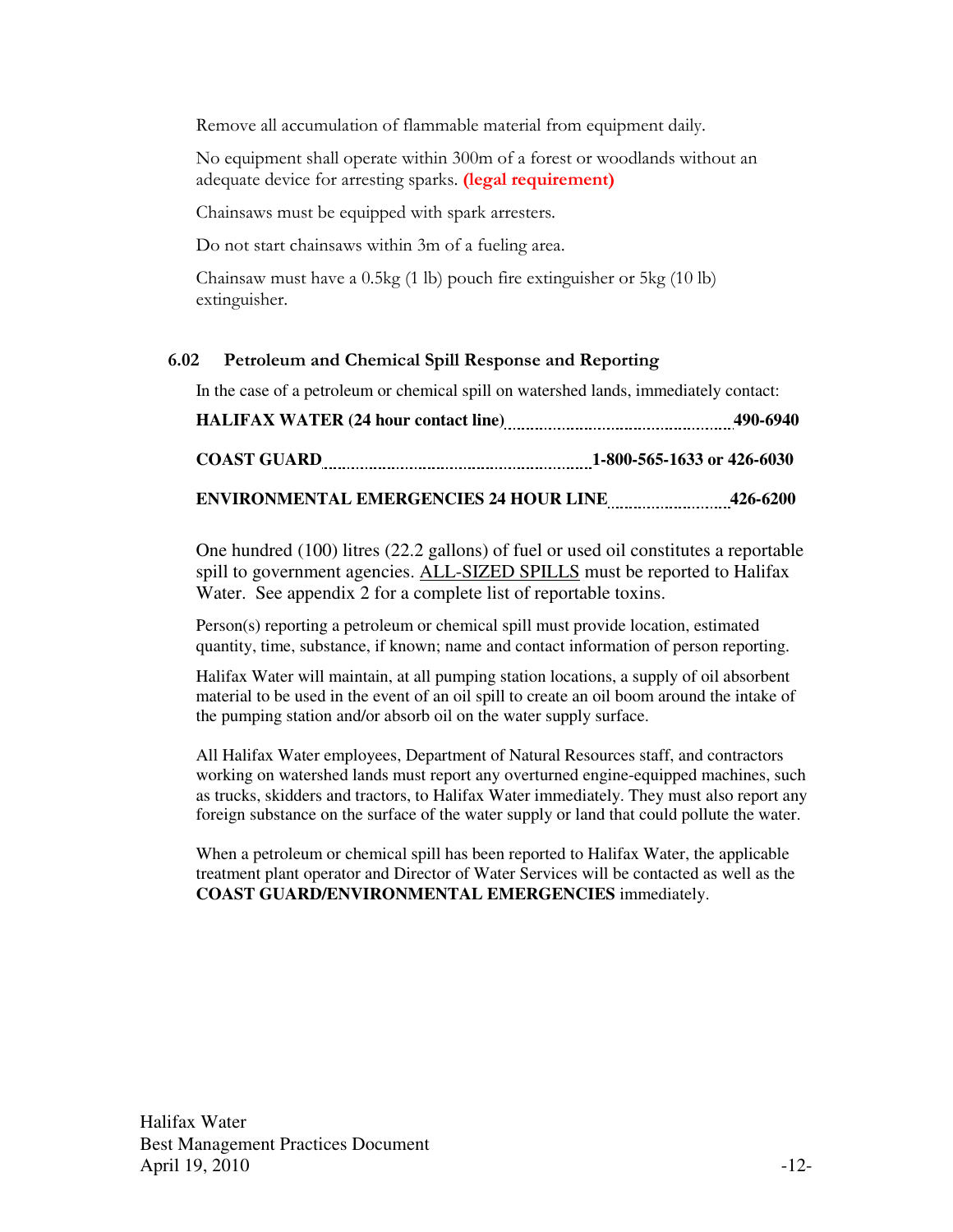#### 7.0 Road Construction and Maintenance

#### 7.01 Road Planning

Applicable permits and approvals must be obtained prior to operations beginning and on site at all times.

Where possible, use existing roads as they usually provide the best long term access. When using existing roads, reconstruct only to the extent necessary to provide adequate drainage and safety.

Avoid areas that require large cuts and fills, in order to reduce construction costs and soil erosion.

Plan road systems that will minimize the number, width, and length of roads in order to limit the total area disturbed and loss of productive ground.

Where possible, locate roads on high ground and along ridges to reduce erosion and prevent sedimentation of streams. Avoid locating roads along the sides of hills with greater than 30% slope.

Identify landings, loading areas, meeting places, turn-a-rounds and potential gravel pits during road layout.

Plan turnouts for opposing traffic at one kilometer intervals along single lane roads and turnarounds at the ends of all roads.

Attempt to locate roads parallel to the natural drainage system to minimize the number of watercourse and stream crossings.

Maintain a belt of undisturbed vegetation between the road and a stream or lake to allow silt carried by runoff from the road to be collected in the undisturbed area. Vegetative widths: Slope of land  $\langle 30\% \rangle = 30$ m buffer, Slope of land  $>30\% = 40$ m buffer.

Ensure all merchantable right-of-way (ROW) wood is delivered to a mill facility.

Where possible, avoid hilly terrain (<10% if possible), erodable soils, bedrock and shallow soils when locating roads and crossings.

Select crossings well in advance of operations to avoid delays in receiving approvals.

Plan crossings at right angles to prevent any redirection of the flow in the water course.

Plan crossing at the narrowest spot possible with no braided channels or obstructions.

Ensure all Special Management Zones (SMZs) and crossings that may require special mitigation techniques have been addressed (e.g., visual buffer or slope dependant).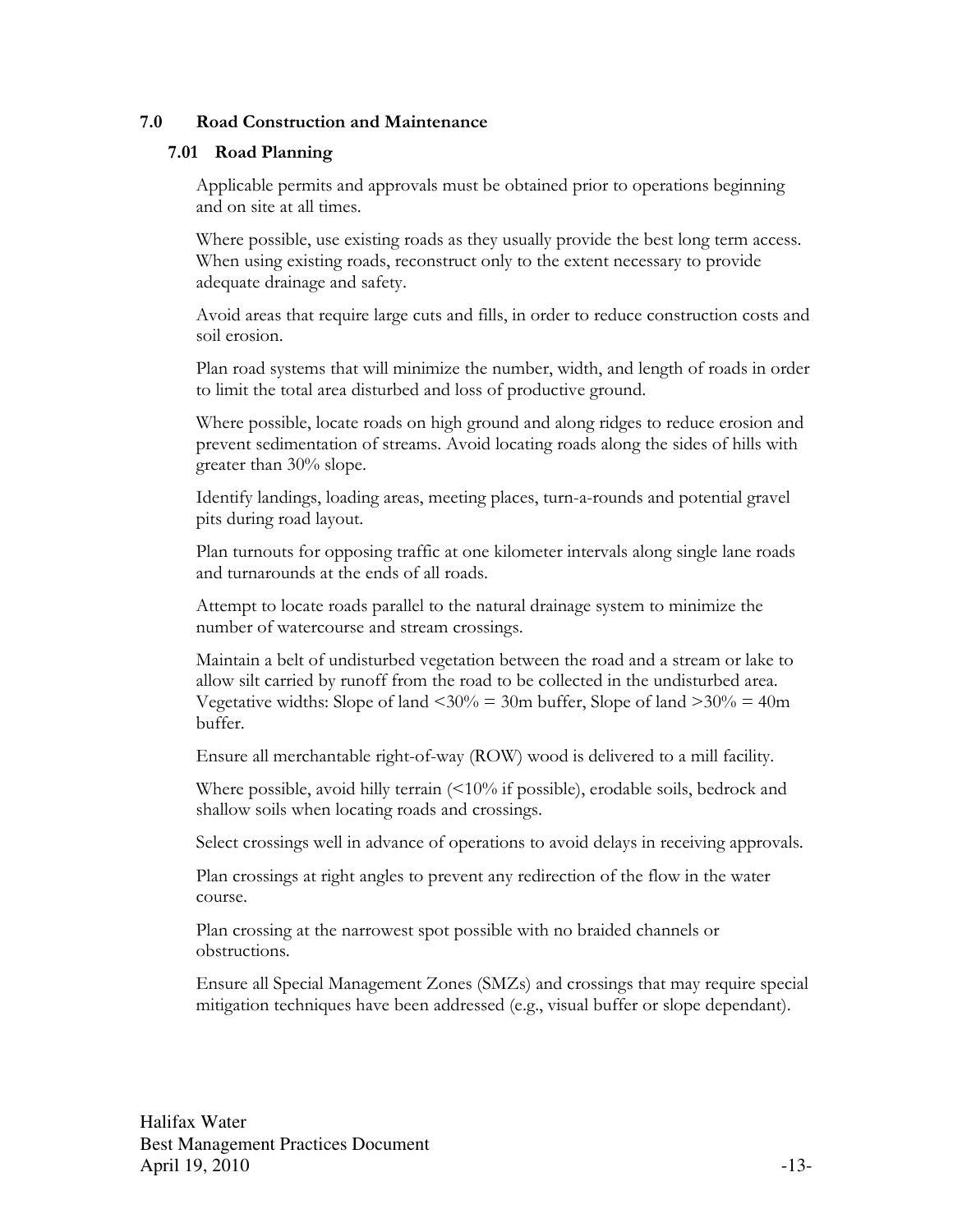#### 7.02 Road Layout

Road layout will be completed using a GPS hand held unit or a compass accompanied by photo and map showing a minimum:

- o Harvest boundaries
- o Special Management Zones
- o Waterways and water bodies
- o Roads
- o Property Boundaries
- o Significant areas such as wetlands, heritage sites, and wildlife values

Ribbon layout:

- o Three (3) ribbons indicate the end of a road
- o Two (2) ribbons indicate a corner in the road or block

Blue ribbon marked will be used to mark road centre line location as well as skid trails into or between harvest blocks that have not already roaded.

Ensure the ribbons are tied in a manner that is clearly visible to the operator during anytime of the year.

If an alteration to the road location is required, remove old ribbons so as not to create confusion of the correct road ribbons to follow.

If operations do not start up within a year of completing road layout, the site is to be revisited and the lines are to be refreshed where needed. Halifax Water and NSDNR are to be notified once completed.

## 7.03 ROW Clearing and Road Construction

Applicable permits and approvals must be obtained prior to operations beginning and on site at all times.

Road construction shall only take place from June 1 to September 30 of each year as per applicable watershed regulations (Bennery Lake, Lake Major, and Pockwock). For all other Company and Crown managed lands outside of a designated watershed where road construction is required, approval will only be granted to those situations where there is little to no risk of the water supply being affected. (legal requirement)

"Active Operation" signs or similar worded signs must be posted in work area to advise people of heavy equipment operating. The signs must be posted in plain sight so as to allow for adequate warning time.

Cut landings and pile wood away from drainages to avoid obstructing water.

Trees must be never be felled into a watercourse.

Halifax Water Best Management Practices Document April 19, 2010  $-14-$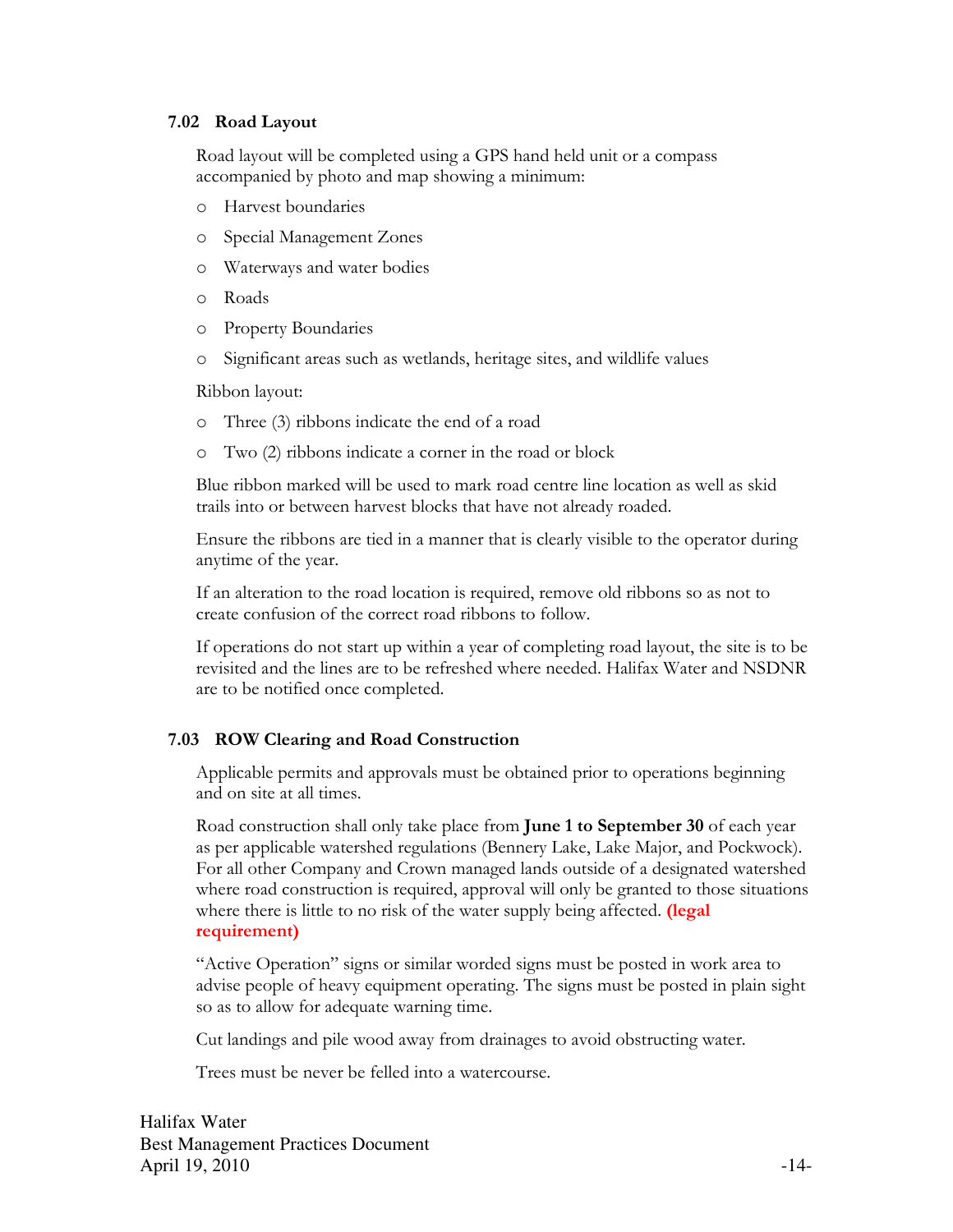No landings or wood piling areas are to be located within a SMZ, riparian area or within 30m of a watercourse.

Ditches, water bars, off-take ditches, cross drains and settling ponds must be a minimum of 30m from any watercourse.

Where ditches are required, construct them in a manner to divert water into the green belt.

Cut down chicots that are closer than one treelength from the road edge.

Do not leave lodged or spring trees.

ROW width outside of a SMZ must not exceed 30m from standing timber to standing timber unless otherwise approved by Halifax Water or NSDNR. The exception to the rule is ROW that run through a harvest block.

ROW width inside a SMZ or riparian zones must not exceed 20m from standing timber to standing timber unless otherwise approved by Halifax Water or NSDNR.

No grubbing shall take place within a cultural heritage zone without the approval of Halifax Water or NSDNR.

Post safety signs as required, such as: slow, stop, blind curve, steep hill, narrow bridge, and kilometer markers.

Contractors working must attend a minimum of one start up meeting per year to review the requirements specific to the applicable watershed as per the contractor start up agenda.

Slash and stumps created from ROW clearing and road construction must be used in a manner that minimizes the roadside debris (e.g., construction of roadbeds, turn-arounds, back filling of borrow pits) unless otherwise approved by Halifax Water or NSDNR.

Where possible, construct roads and landings away from areas of advanced regeneration.

Stop operations if a potential value that has not been previously identified is encountered (e.g., stream, stick nest, cabin, grave site). Immediately notify Halifax Water or NSDNR to be advised on how and where to resume operations.

Cross drainage culverts will be a minimum diameter of 300mm (12inches).

All watercourse crossings will be calculated using the 100 hundred year event (Q100).

The travel surface on all forest access roads (Class- $D = 3m$ ) will be covered to a thickness of 10cm to 15cm with 5cm (2inch) gravel, free of contaminants, in order to reduce erosion and potential sedimentation from the road surface.

Ensure a copy of the most recently approved map is on site at all times showing the location during operations. The old versions are to be destroyed.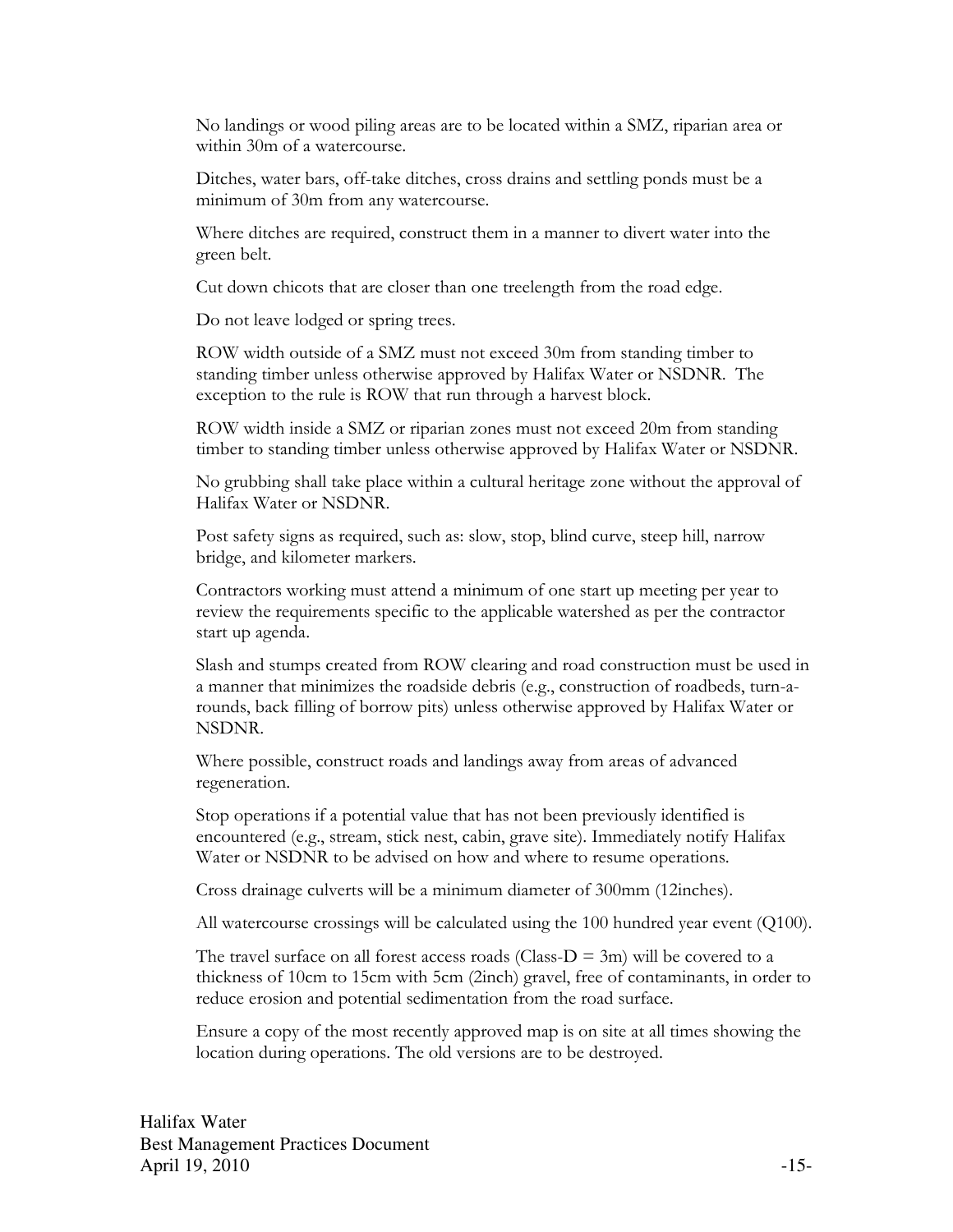The construction of loop roads is not permitted without the permission of Halifax Water or NSDNR.

The use of explosives must be authorized by Halifax Water and carried out by a certified explosives specialist.

Once operations are completed, leave all existing roads, ditches and culverts in the same or better condition as prior to operations.

## 7.04 Erosion Control

Use erosion control techniques (i.e., straw bales, filter cloth, seeding, silt fences, ditch dams, etc.) to prevent foreign material from entering the water. Install erosion control measures prior to working near streams.

Seeding and mulching on "sensitive" areas with high sedimentation potential such as bridge approaches or cut and fill areas within 30m of streams are especially important.

Use clean rip rap to line all bridge and culvert faces above the high water mark to protect against erosion during periods of high water. Rip rap must be free of acidic bearing slate.

Avoid operating equipment on unstable slopes, stream banks or soft ground. Use straw, hay or clean crushed stone to stabilize banks or slopes to prevent soil from falling into stream.

Continuously monitor and conduct routine maintenance as required on erosion and sediment control measures during and after road construction operations.

Ensure that drainage features are fully functional prior to spring or fall runoff.

Where erosion is anticipated on steeper sections or near culverts/bridges consider using surfacing material (gravel and rocks) to reduce erosion and potentially extend the operating season.

Diversion ditches must be at least 30m away from a water body or watercourse. Where slope is greater than 10%, a diversion ditch is required every 30m into the green belt.

No grubbing shall take place within 30m of any water body or watercourse to prevent sedimentation.

Minimize grubbing within a SMZ to reduce the disturbance of the overburden unless otherwise approved by Halifax Water or NSDNR.

Vehicle traffic should be restricted on soft roads during the wet season of the year and during heavy rains when road surface is rutting.

Avoid skidding or forwarding on truck roads unless conditions are such that the road profile will be maintained.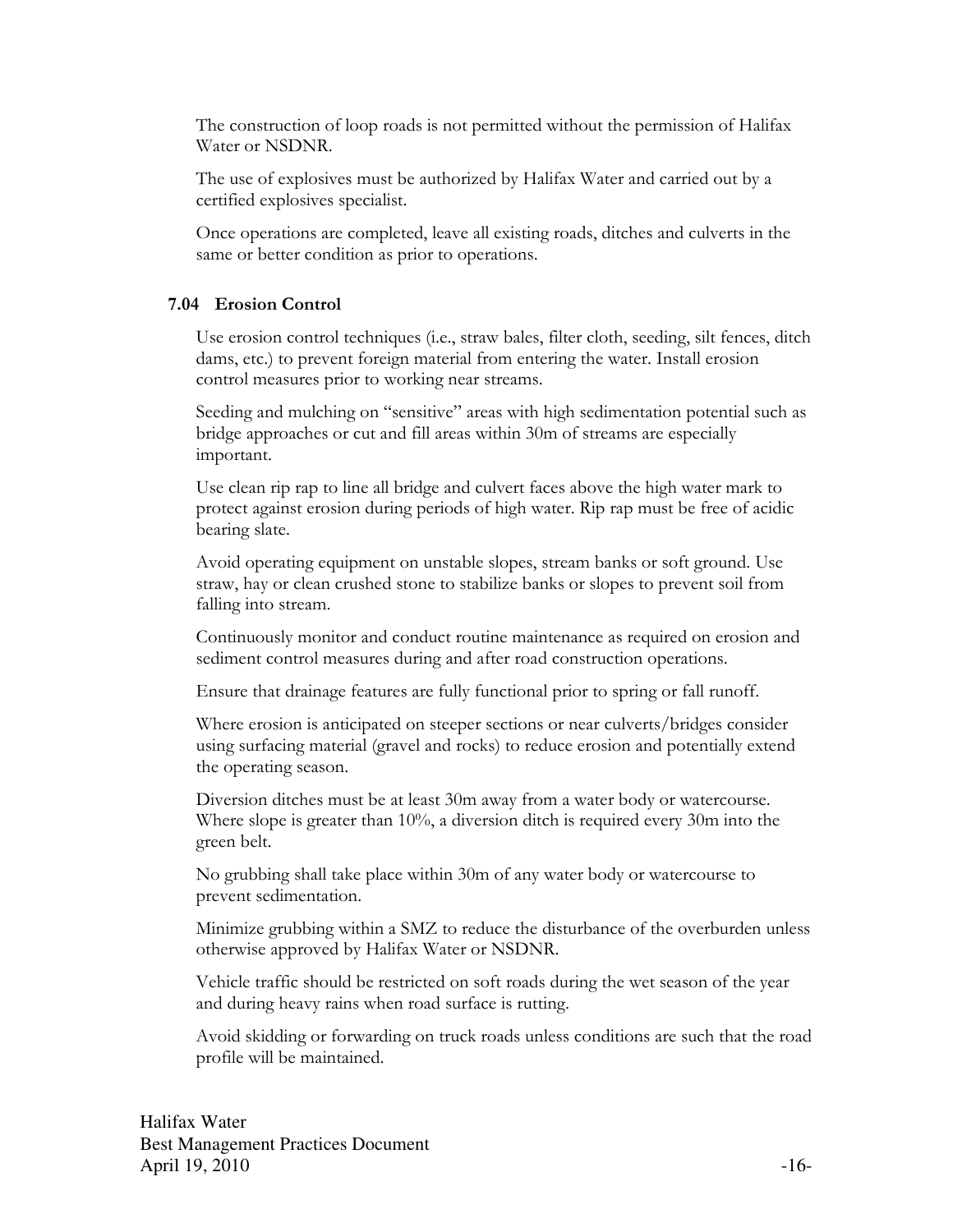For roads with a slope of 10% or less, avoid having water run in a ditch for greater than 300m to minimize erosion.

For roads with a slope of greater than 10%, avoid having water run in a ditch for greater then 30m to minimize erosion.

When construction lasts more than one day, exposed soils must be stabilized at the end of each day.

#### 7.05 Water Crossing Installation

Applicable permits and approvals must be obtained prior to operations beginning and on site at all times.

All watercourse crossings requiring approval for installation must be completed by person(s) who have successfully completed the NS Watercourse Alteration Certification Program, who is to remain on site to supervise the installation. Person(s) responsible for the installation must be able to provide proof of successfully completing taking the course.

All permanent bridge and culvert installations must be completed between **June 1** and September 30 of each year. Temporary bridges can be installed year round; however, the installer must comply with the Water Course Alteration Certification Program, manufacturer instructions, and obtain approval from Nova Scotia Environment (NSE), Halifax Water and NSDNR. Exception to the rule is the emergency repair of any water course structure as a result of a wash out or failure.

"Active Operation" signs or similar worded signs must be posted in work area to advise people of heavy equipment operating. The signs must be posted in plain sight so as to allow for adequate warning time.

Minimize soil disturbance near streams.

No in-water work is allowed unless approved by NSE.

Ensure no fluids, debris or soils enter the water. Allow free flow of water at all times to allow fish passage. Temporary obstruction maybe allowed with the approval of NSE if there is no other means of water crossing installation, such as cofferdam or dam and pump option.

No fording through water bodies or water courses of any kind is permitted unless approved by NSE.

If a sediment control plan is required for the crossing, have the plan on site at all times.

Ensure a copy of the most recently approved map is on site at all times showing the location during operations. The old versions are to be destroyed.

Equipment must be clean and free of debris prior to work beginning.

Equipment must be mechanically sound ensuring no fluid leaks of any kind prior and during water crossing installation.

Halifax Water Best Management Practices Document April 19, 2010  $-17$ -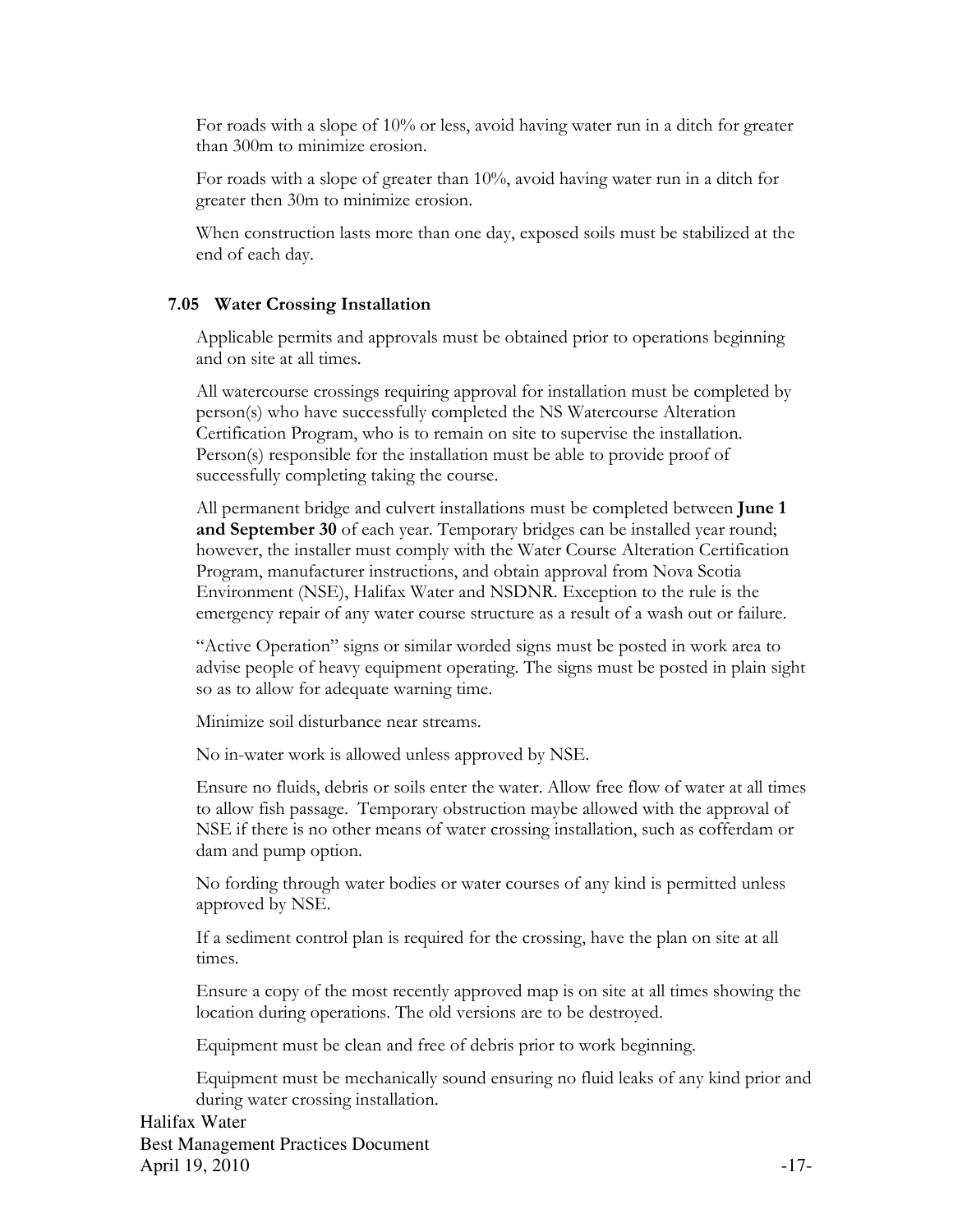No merchantable wood may be used in a crossing without approval by Halifax Water or NSDNR.

Where possible, build crossing at right angles to the stream to build more stable crossings and prevent changes in the water flow.

Avoid wetlands, sensitive and unique areas where possible when choosing a water crossing.

No beaver dams are to be removed unless approved by Halifax Water or NSDNR.

When constructing bridge cribbing use geo-textile and clean fill to prevent sedimentation.

Remove all leftover debris or building material from the site.

Culvert(s) must be imbedded  $20\%$  of the culvert diameter into stream bed. (legal requirement)

Ensure slope of road shoulder at the culvert is 2:1 or less to maintain stability. (legal requirement)

Whenever possible use open bottom culverts or bridges for fish bearing streams. If closed bottom culverts must be used, ensure free fish passage. (legal requirement)

When installing closed bottom culverts the slope gradient must not exceed 0.5%. If the slope is greater then 0.5% then an open bottom culvert or bridge must be installed to ensure fish passage and water flow. Align structure with the channel to ensure water flows freely. (legal requirement)

When installing culverts, backfill with earth or gravel and pack material. For culverts greater then 600mm (24inches), pack backfill material to at least half the diameter of the culvert using a tamping machine. (legal requirement)

Cover culvert with a minimum of 30cm (12 inches) of gravel leaving a 2:1 slope at each end. Culvert ends must extend a minimum of 30cm out from the end of the culvert to the toe of the finished banks. (legal requirement)

When installing bridges and open bottom culverts, cribbing and footings must be 30cm back from the high water mark. Do not excavate below the normal high water mark. (legal requirement)

No multiple culvert installations are permitted unless approved by NSE, Halifax Water or NSDNR.

No chemically treated wood is allowed for the construction of water crossing structures. It is recommended that untreated hemlock, tamarack/juniper, or cedar, pre-cast concrete, corrosion resistant steel, or plastic be used.

After construction is complete, re-vegetate disturbed soils located within 30m of water bodies, outside the travel surface.

Regularly inspect and clean culverts when necessary to avoid washouts and ponding from occurring on the upstream side of the culvert. A routine culvert inspection and

Halifax Water Best Management Practices Document April 19, 2010  $-18$ -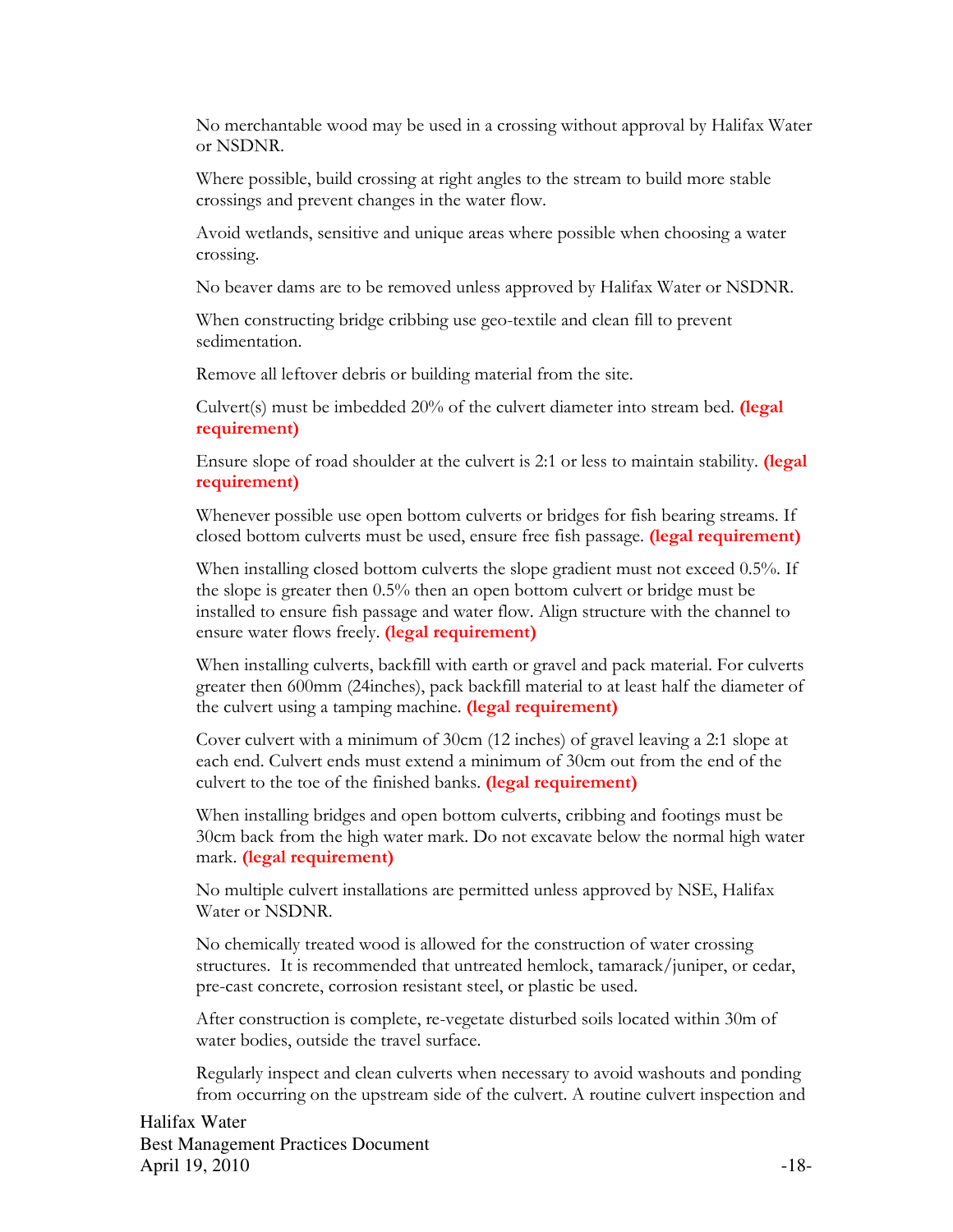maintenance program can avoid costly repairs and reduce negative water quality impacts.

Where possible, adjust the height of the bridge deck so that it is slightly higher than the road approaches, preventing road surface water from running onto the bridge and into the stream.

Bridge decking (permanent/temporary) must be entirely closed with outside a minimum of 15cm x 15cm (6inch x 6inch) bumpers installed to catch vehicle and water runoff. Decking and bumpers must be kept clean to reduce negative water quality impacts.

Ensure all end corners of the bridges are well marked with reflective bridge markers.

Regularly inspect and maintain bridges for structural repairs and to remove any debris which may clog the opening and hinder stream flow.

#### 7.06 Water Crossing Removal

Applicable permits and approvals must be obtained prior to operations beginning and on site at all times.

No in water-work is allowed unless approved by NSE.

Ensure no fluids, debris or soils enter the water. Allow free flow of water at all times to allow fish passage. Temporary obstruction may be allowed with the approval of NSE if there is no other means of water crossing installation, such as cofferdam or dam and pump option.

Stabilize approaches once crossing has been removed (e.g., seeding, rip rap).

Minimize disturbance to greenbelt (riparian zone)

Ensure construction material has been removed from site once crossings completely removed

Machines must be cleaned and leak free prior to crossing removal.

All crossings that are to be removed must be removed during dry conditions. During wet periods (rain, snow melt) removal will be suspended until the ground around the removal location has dried up.

Ensure a copy of the most recently approved map is on site at all times showing the location during operations. The old versions are to be destroyed.

Ensure short term and long term erosion measures are put in place during and after removal to maintain bank stability and prevent sedimentation.

Safety measures must be taken to notify users of removal and to proceed with caution. Place barriers and warning signs in plane view to allow for adequate warning time.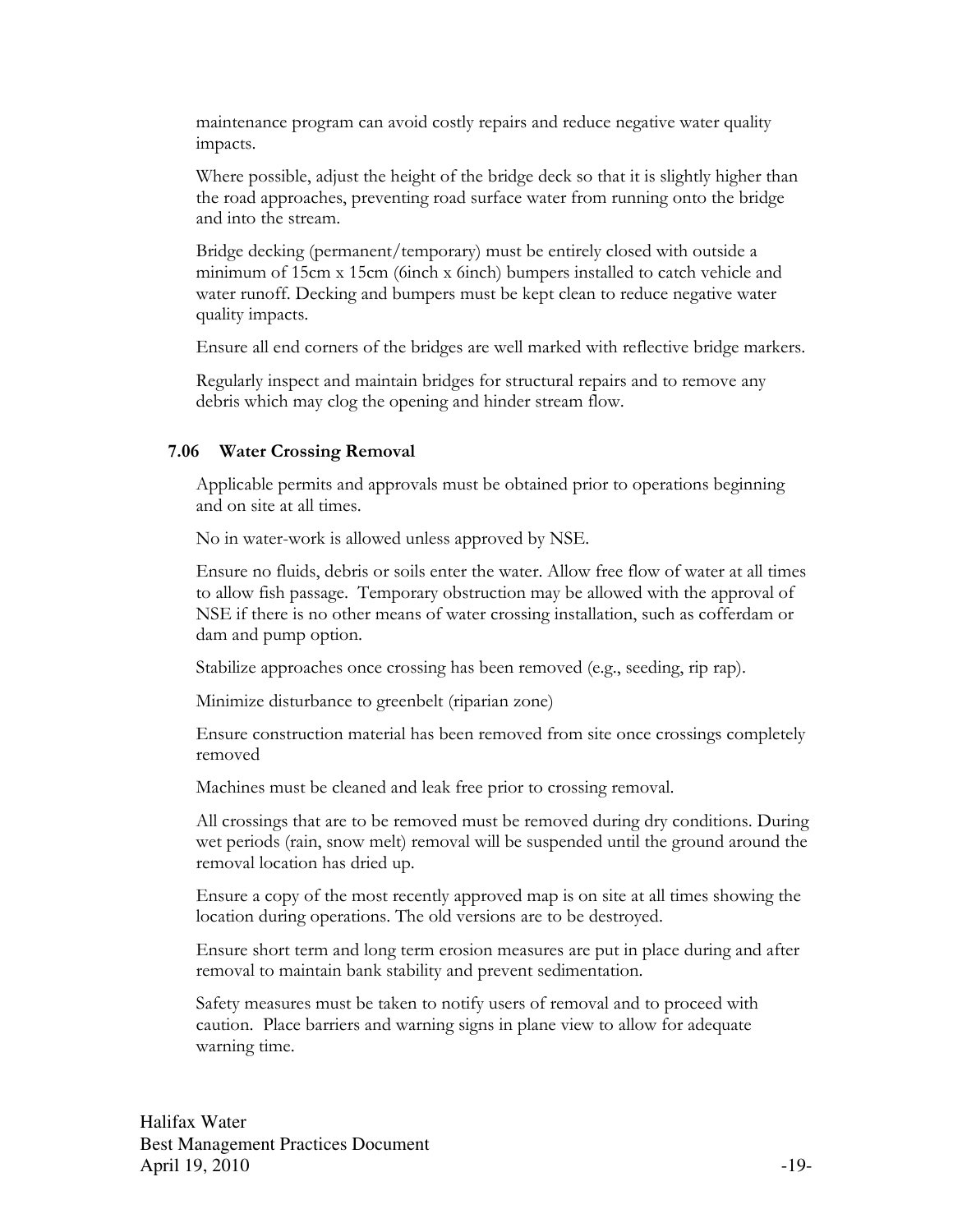#### 7.07 Gravel Pits

Applicable permits and approvals must be obtained prior to operations beginning and on site at all times.

Pit extraction can only take place from June 1 to September 30 of each year or as approved by NSE, Halifax Water or NSDNR.

Ensure the pit boundaries are clearly identified prior to cutting and excavating to eliminate excess exposure of bare-mineral soil.

Remove trees within 5m of the extraction face.

Organic overburden and trees must be piled so as to be used for site remediation once pit operations have been completed.

The use of explosives must be authorized by NSE, Halifax Water, or NSDNR and carried out by a certified explosives specialist.

During Gravel pit extraction, no aggregate is to be removed within 10m of the road bed edge and property boundary lines.

There is to be no aggregate removal allowed within a SMZ or riparian zone or 30m of a watercourse or water body.

Excavation faces must be sloped and stabilized to prevent erosion during and after extraction has been completed. Once excavation has been completed all pit faces must be sloped 3:1 to prevent erosion and reduce safety concerns.

During extraction, the water table must remain 1.5m below the lowest extraction point to avoid the area from filling up with water.

Drainage of the excavation area will be designed to prevent sedimentation from entering a water body or water course.

### 7.08 Road Upgrade and Maintenance

Contact Halifax Water before conducting any emergency repairs on roads if water crossings are involved.

"Active Operation" signs or similar worded signs must be posted in work area to advise people of heavy equipment operating. The signs must be posted in plain sight so as to allow for adequate warning time.

No chemical application for the purpose of controlling vegetation is allowed unless approved by NSE, Halifax Water or NSDNR.

Ensure no material is deposited on bridge decking or over the ends of culverts during grading operations.

Grade road surfaces only as often as necessary to maintain a stable running surface and retain the original surface drainage.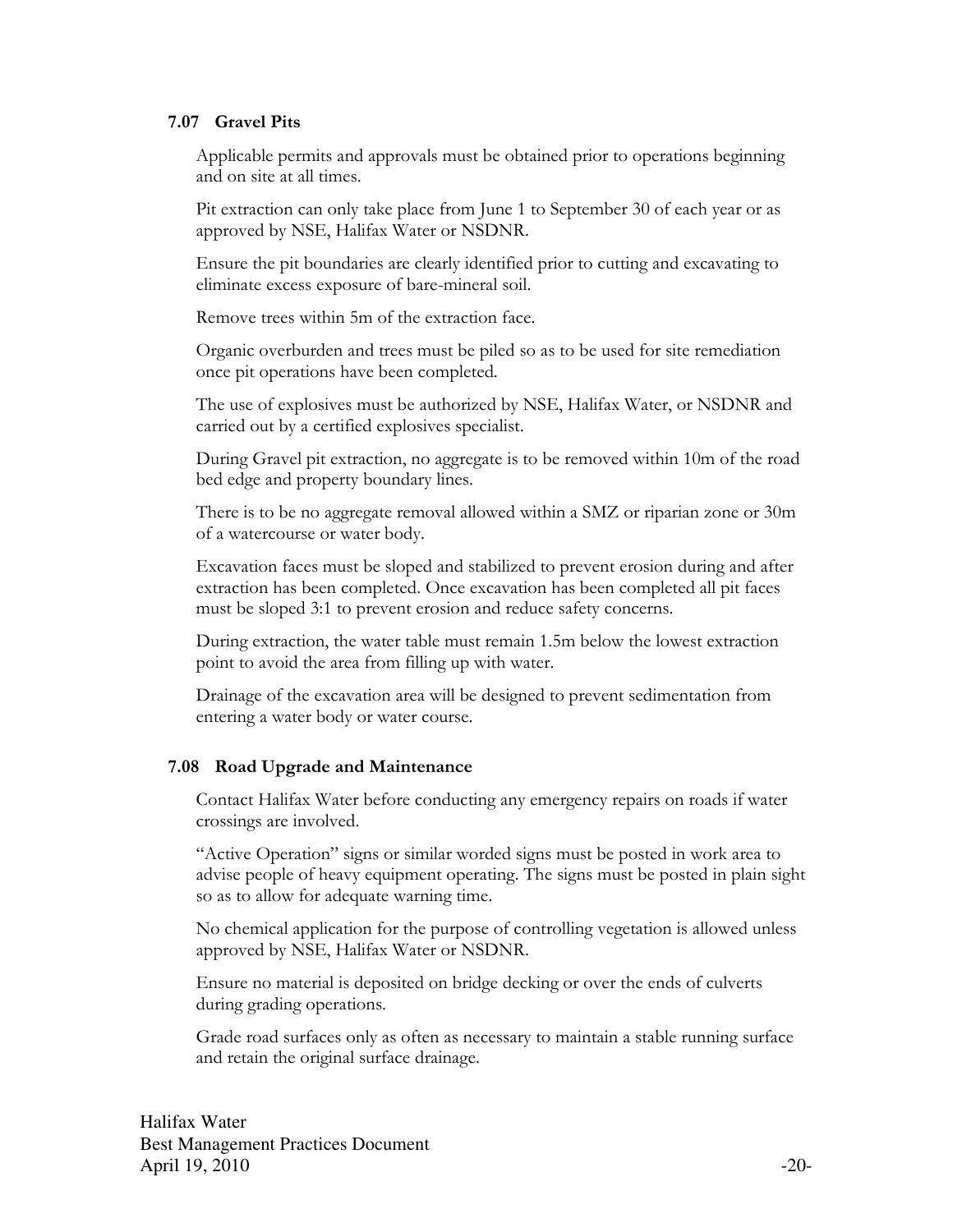Avoid grading sections of road where it is not required. Grading creates a source of sediment from the newly disturbed surface. Raise the grader blade where grading is not necessary.

While grading, bring loose material back towards the centre of the road to prevent the creation of windrows along the edge of the road that may channel runoff and erode slopes.

Shape road to allow for proper drainage and runoff

Wing back snow during plowing operations to minimize spring saturation and erosion of the road. Ensure the plowed road surface does not appear wider than the actual road.

During hauling operations, road and weather conditions will be monitored to ensure proper maintenance measures are in place and being followed (eg. sanding/plowing). By doing so will minimize road repairs and lessen sediment runoff.

Sand is the preferred winter maintenance tool; however salt may be used as a last resort, and only in areas that are considered to be a safety concern. For example, on roads with hilly terrain. Permission must first be obtained from Halifax Water or NSDNR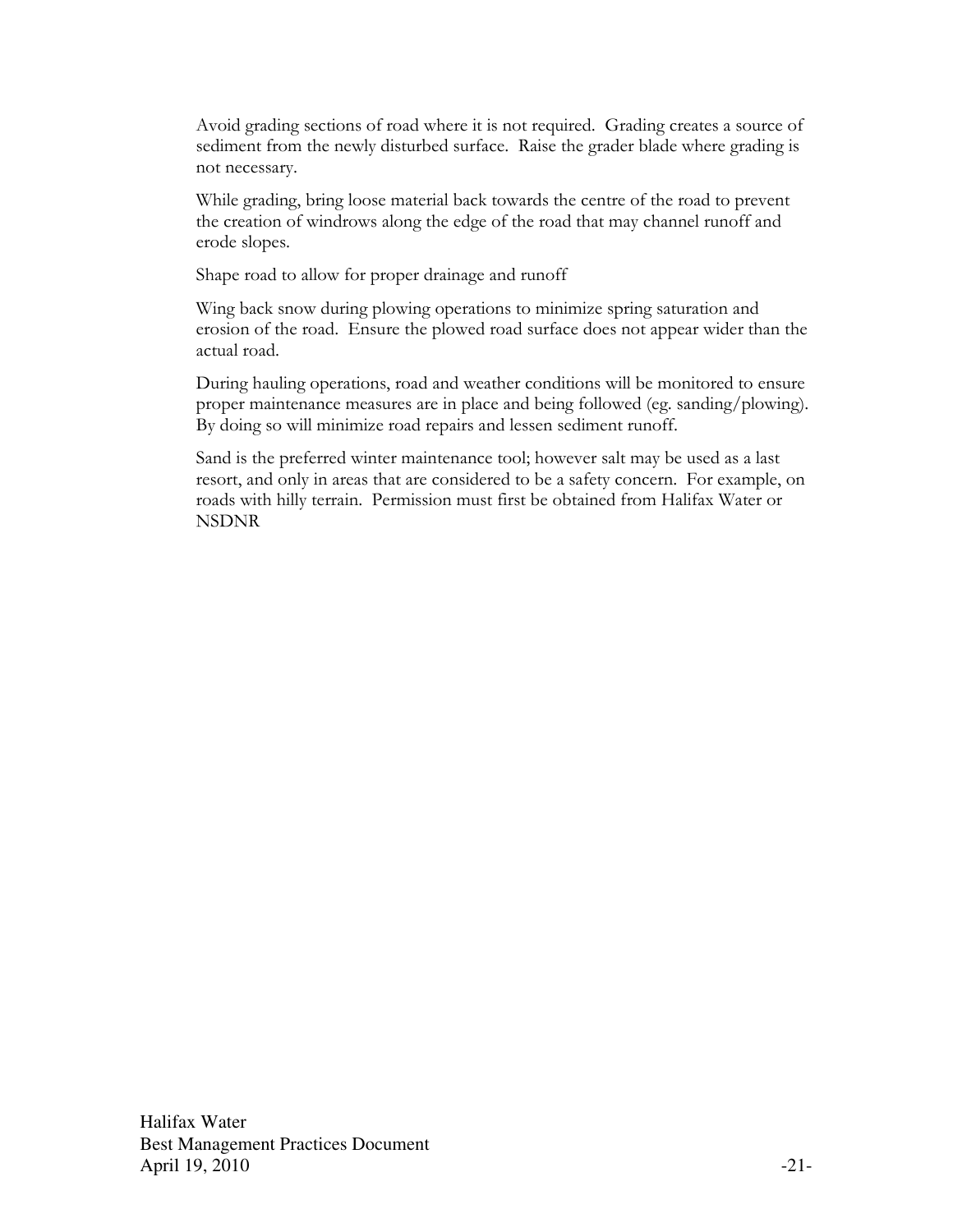#### 8.0 Forest Management Planning

Halifax Water considers forest management planning to be an important tool in watershed management for the improvement of water quality.

It is Halifax Water's goal to manage the forested watersheds with the support of NSDNR to have no more then 50% of the forested watershed less then 50 years of age while supporting the provincial Environmental Goals and Sustainable Prosperity Act 12% protected areas target.

The maximum annual harvest area (AHA) is recommended to not exceed 1% of the forested watershed. However if market or weather conditions do not allow the 1% AHA to be reached, a maximum AHA of 2% is recommended to be harvested in the following year. It is not recommended that the maximum 2% AHA be exceeded in any one year. Exception to this rule maybe given in the event of an unplanned natural disaster such as a fire or wind storm damage. If harvesting is required for the protection of water quality, it is recommended that up to 6% of the watershed may be harvested annually for a period of no more than 3 years; after which, harvesting must return to  $1\%$  or less over the next 6 years.

Additional to the *Wildlife Habitat and Watercourses Protection Regulations'* Halifax Water considers forest management planning that take into consideration natural disturbance patterns, the re-establishment of the Acadian Forest, and climate change, while maintaining the highest priority in protecting water quality.

Typical harvest blocks are not to exceed 10 hectares. Special exemption for salvage operations of wind, insect, disease, and fire damaged sites can be approved by Halifax Water or the applicable watershed advisory board where there is a threat to water quality.

In addition to salvage operation, special block size exemption maybe given to harvest systems that improve forest stand health such as Hardwood, Selection and Shelterwood Management.

Adhere to the harvest adjacency rule of 10 years or 2m for softwood and 3m for hardwood, whichever comes first, before considering the next harvest treatment.

For harvest blocks exceeding the 10 hectare size limit and do not meet special block size exemption conditions or do not meet the adjacency rule, a block separation or travel corridor must be used. The corridor is meant to break up the larger block into smaller blocks less then 10 hectares. The corridors must continually run between blocks and be at least 50m wide.

For Wildlife Tree retention, priority will be given to disease-free, long-lived, deep rooted species. Preferences in order, are;

o American White Ash, Red Oak, Yellow Birch, Sugar Maple, Iron Wood, American Beech, White Pine, Red Pine, Eastern Hemlock, Red Spruce, Red Maple, White Birch, Black Spruce, White Spruce, Balsam Fir.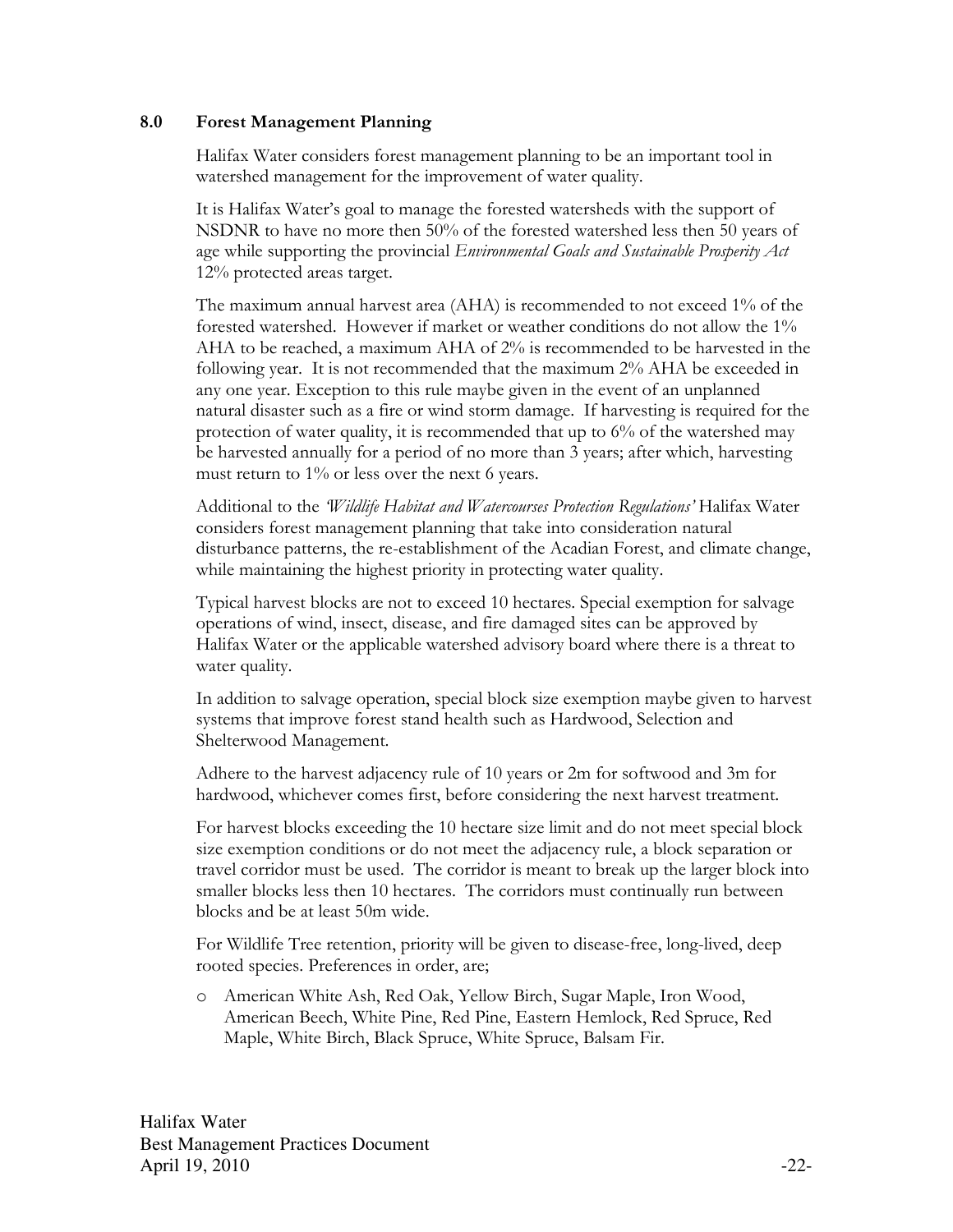Other values will be considered during forest management planning, in areas such as cultural heritage sites, wildlife habitat (e.g., deer wintering areas), and Species at Risk (e.g., lichens, flying squirrels, etc.).

Identify the area to be harvested, including the location of water bodies and sensitive area such as wetlands and high erosion hazard areas (e.g., thin soils) within the harvest area.

During forest management planning, Halifax Water must consider using harvesting techniques that do not require the use of chemicals as a post treatment to control hardwood and unwanted vegetative species as Halifax Water does not support their use. In lieu of chemicals the following practices are applied:

- o Where forest stands would best benefit from the variable retention management system, Halifax Water will promote leaving as much standing hardwood and shade-tolerant species as operationally possible. The intention is to reduce clear cut management methods within the watersheds and promote leaving as much overhead canopy as possible.
- o Where forest stands would best benefit from Hardwood, Selection, and Shelterwood management systems, Halifax Water will promote leaving shadetolerant, long lived, deep-rooted species that leave a uniform canopy over the landscape.

Time harvesting activities to minimize environmental impacts. For example, typically harvesting activities should occur during the drier summer months, or if needed will occur during the winter months when the ground is frozen and/or there is a snow pack.

Consider timing restrictions around other values such as tourism season (June 15 to Oct.15 of each year).

The width of any water course within a watershed will have a riparian zone greater or equal to the Provincial minimum standard of 20m from high water mark; however, depending on depth to water table, soil conditions, slope, etc., the riparian zone may be increased to protect the integrity of the riparian area.

All lake shore riparian zones widths will be no less then 60m from high water mark; however, depending on depth to water table, soil conditions, slope, etc., the riparian zone may be increased to protect the integrity of the riparian area.

Consider potential water quality impacts and risk of erosion and sedimentation in the selection of silvicultural and regeneration systems (e.g., variable retention harvest, shelterwood, hardwood selection) in order to plan forwarding routes and trails.

Consider the additional contributions from harvesting or roads to any known existing water quality impairments or problems in watersheds of concern. For example, acid bearing slate in the Bennery Lake Watershed.

Ensure all contracts and agreements are in place prior to operations commencing (e.g., land owner, stumpage, service agreements etc.).

Halifax Water Best Management Practices Document April 19, 2010  $-23$ -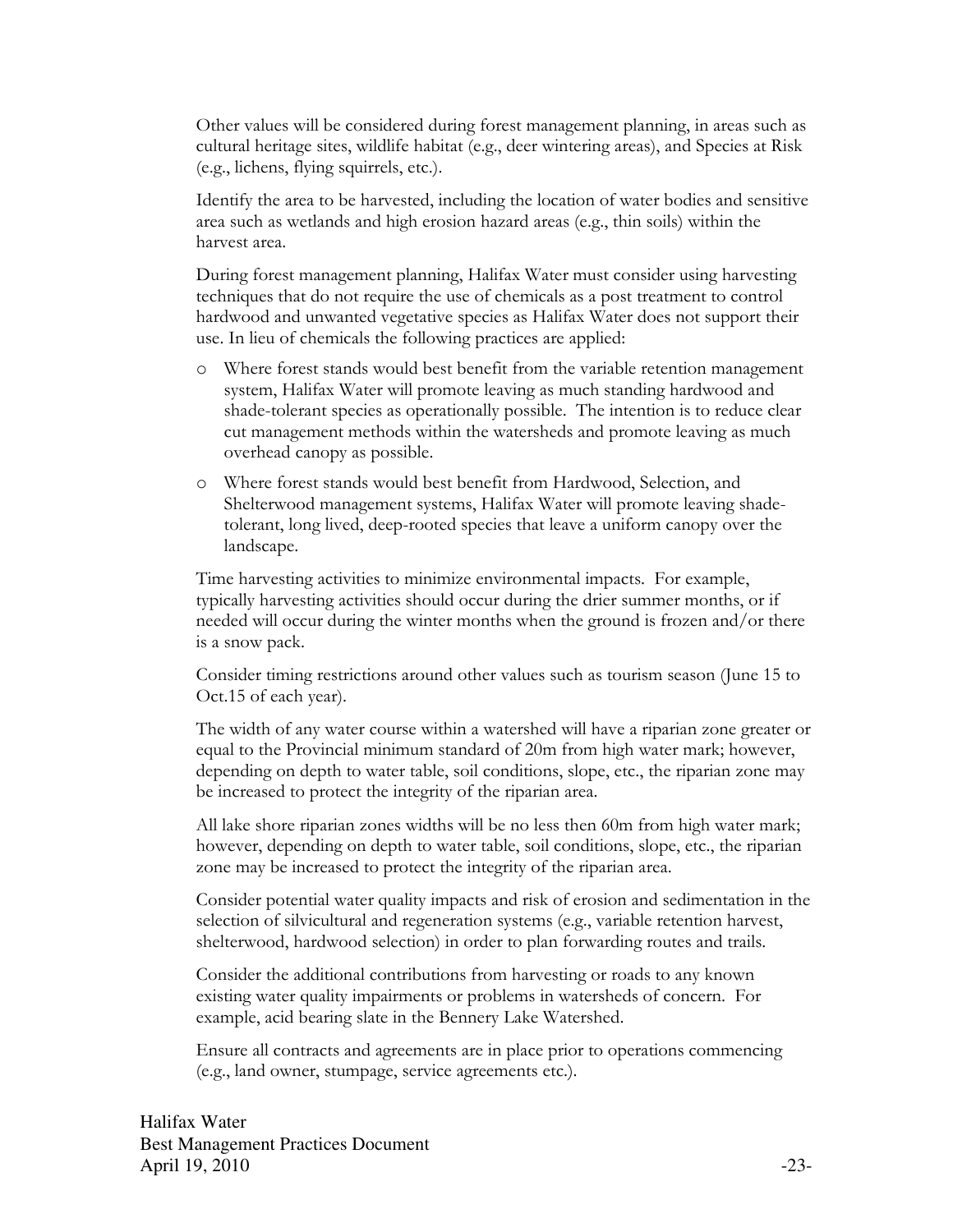Use silvicultural practices that promote native natural species.

Halifax Water Best Management Practices Document April 19, 2010 -24-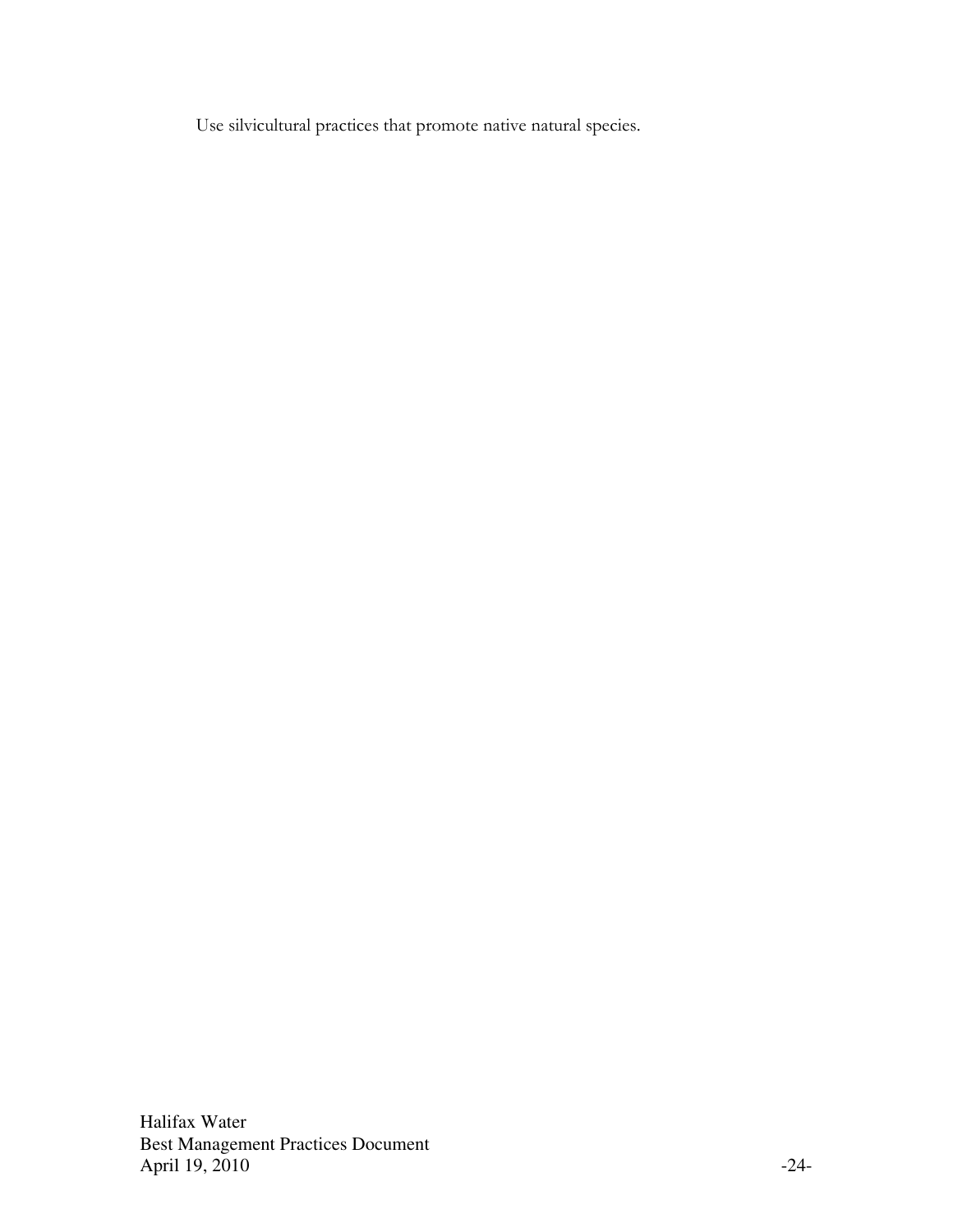## 9.0 Forest Operations

#### 9.01 Block Layout

Block layout will be completed using a GPS hand held unit or a compass accompanied by photo and map showing a minimum:

- o Harvest boundaries
- o Special Management Zones
- o Waterways and water bodies
- o Roads
- o Property boundaries
- o Significant areas such as wetlands, heritage sites, and wildlife values

Ribbon layout:

- o The tails of the ribbons indicate the inside of the operating area and will be facing the operator
- o Three (3) ribbons indicate the end of a road
- o Two (2) ribbons indicate a corner in the road or block

Solid pink ribbon pr pink ribbon marked with "Cut Block Boundary" or "Boundary Layout" will be used to mark the harvest area boundaries during block layout. Pink ribbon with black stripes will be used to mark out buffer and significant areas (water course/ heritage zones).

Blue ribbon marked will be used to mark skid trails into or between harvest blocks that have not already roaded.

Orange ribbon will be used to mark sample points for forestry data collection during silvilculture or harvesting operations (e.g. stem count or volume count).

Ensure the ribbons are tied in a manner that is clearly visible to the operator during anytime of the year.

If an alteration to the boundary location is required, remove old ribbons so as not to create confusion of the correct boundary ribbons to follow.

If operations do not start up within a year of completing the block layout, the site is to be revisited and the lines are to be refreshed where needed. Halifax Water and NSDNR to be notified once completed.

## 9.02 Harvesting

Applicable permits and approvals must be obtained prior to operations beginning and on site at all times.

Ensure harvest areas, all applicable leave areas, and riparian zones are flagged off as according to the *Wildlife Habitat and Watercourses Protection Regulations'* or any applicable watershed regulations and company policies.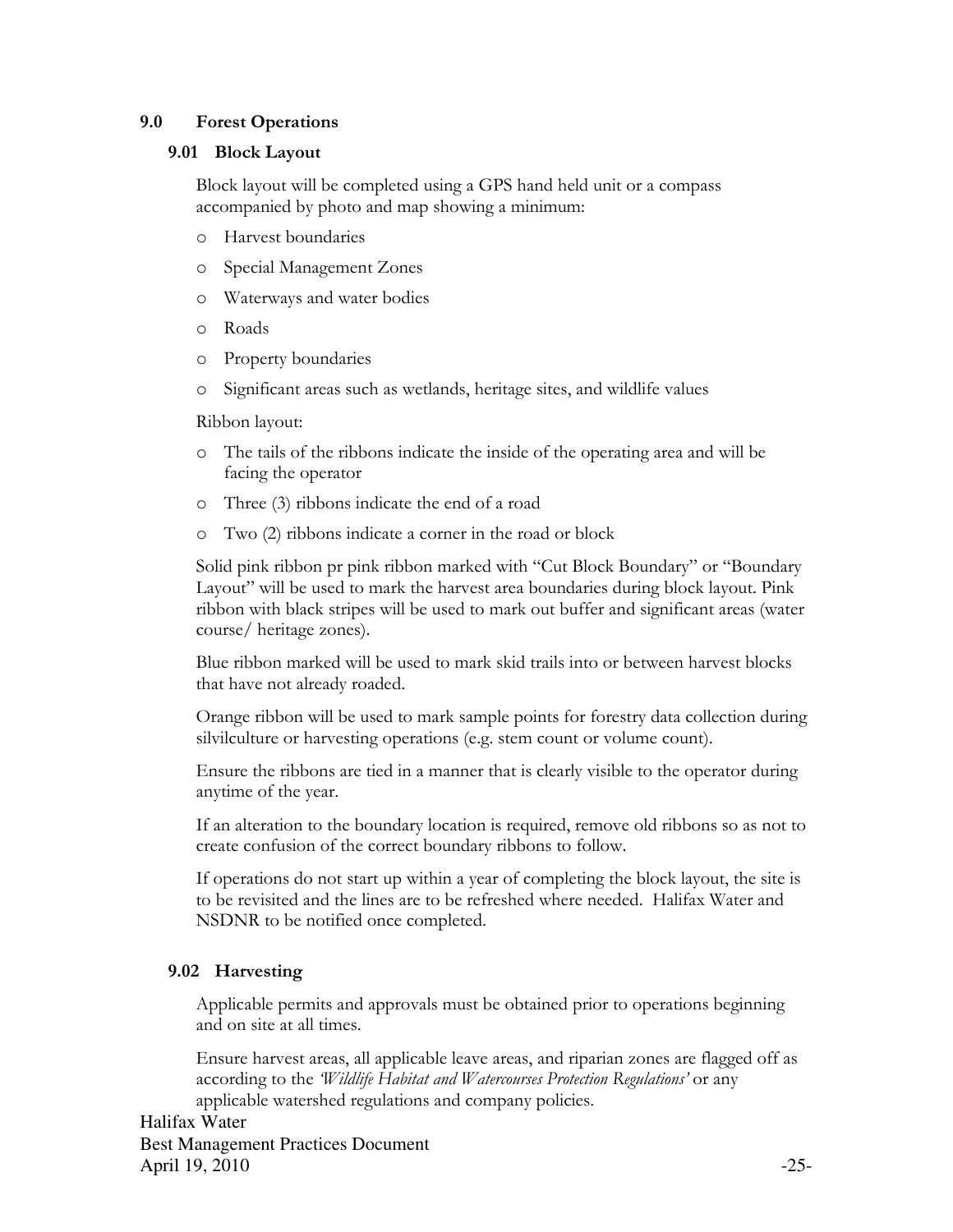Ensure a copy of the most recently approved map showing the location is on site at all times during operations. The old versions are to be destroyed.

The harvesting machine(s) must have a copy of the most recently approved map on board showing a minimum:

- o Harvest boundaries
- o Special Management Zones
- o Water ways and water bodies
- o Roads
- o Property Boundaries
- o Significant areas such as wetlands, heritage sites, and wildlife values

In addition to the most recently approved map, it is highly recommended that the harvesting machine have a GPS on board that reflects the approved map boundaries.

"Active Operation" signs or similar worded signs must be posted in work area to advise people of heavy equipment operating. The signs must be posted in plain sight so as to allow for adequate warning time.

Do not pile wood on top of culverts in order to avoid obstruction or damage.

No cutting or other works are to take place within the designated riparian zone of any lake, river, wetland, or stream (including seasonal streams) without special approval from NSE, Halifax Water or NSDNR.

Do not fall trees into any watercourse.

All water bodies and watercourses must be kept free of debris generated from forest operations. No slash accumulations resulting from the operation is to be left on roads so that vehicle traffic is impeded. All ditch-lines are to be functional post harvesting.

The Stump height BMP is as follows:

o For trees with a diameter of 30cm or less, measured as the outside diameter at the point of cutting, the maximum stump height allowed is 30cm. For trees with a greater outside diameter than 30cm, the maximum stump height must not be greater then its' measured outside diameter. Regardless of the diameter, no tree may be felled so that its' stump height is greater then 60cm. Special exemption maybe given by Halifax Water or NSDNR for reasons such as safety; for example, the clean up of wind damaged sites.

All merchantable timber harvested must be moved to roadside in a timely fashion for trucking purposes.

Ensure all merchantable timber within the harvest block as identified in the forest management plan is harvested with the exception of leave areas, riparian zones and wildlife trees.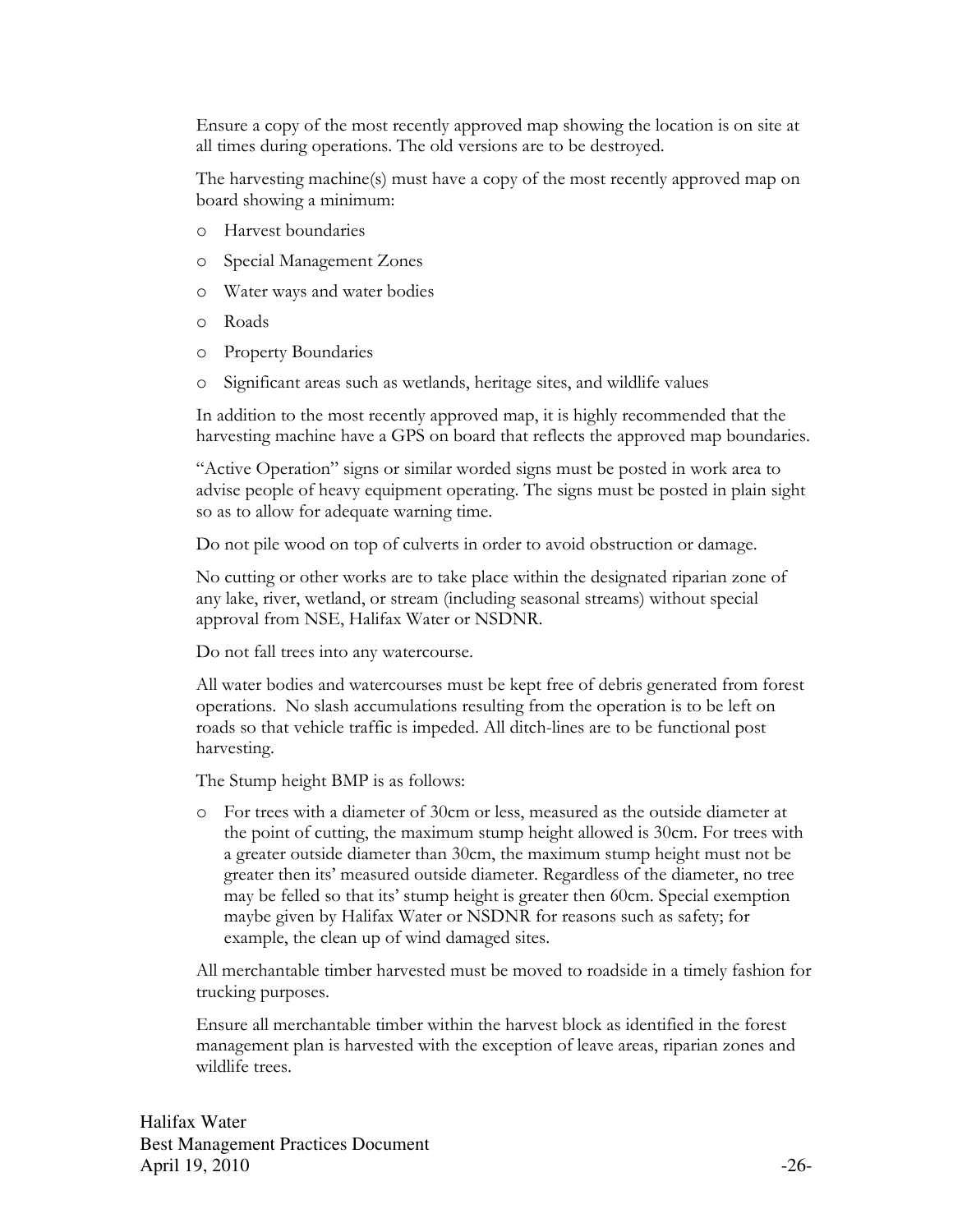While felling trees along a harvest boundary ensure the boundary ribbons are left intact.

While felling trees along a property boundary ensure the boundary markers and blazes are left intact and do not fall trees into adjacent property.

Do not fall trees over block boundary lines.

Ensure no lodged or spring trees are left in the harvest area.

Protect advanced growth and residuals.

Stop operations if a potential value that has not been identified is encountered (e.g. stream, stick nest, cabin) and notify Halifax Water or NSDNR immediately. Halifax Water or NSDNR will advise on how to resume.

Do not use roads if rutting of the road surface, sedimentation of streams or damage to culverts is likely to occur.

If, in the opinion of Halifax Water or NSDNR, forest operations are causing excessive damage to the natural forest environment that may result in erosion or other unnatural disturbances, the operation will be ordered discontinued until the situation has been corrected.

Cut down chicots that are closer than one tree length from the edge of the road.

When using a chainsaw, operators must meet Occupational Health and Safety Guidelines. When operating a chainsaw, the operator must wear appropriate chainsaw safety pants, hard hat, protective eye wear, ear protection, gloves and safety boots at all times. (legal requirement)

Chainsaws must be equipped with an operable chain catcher and chain break.

When harvesting using a chainsaw, all chicots must be removed from the block for safety reasons.

No camping, accommodation trailers or buildings are to be brought into the watershed area.

Contractors must attend a minimum of one start up meeting per year to review the requirements specific to the applicable watershed as per the contractor start up agenda.

The contractor engaged in forest operations in the watershed will be responsible for the conduct of all his employees and agents with respect to law, regulations and guidelines pertaining to activities on watershed lands.

Any deviance on the part of the contractor or employees of the contractor from these working conditions will be immediately corrected as directed by Halifax Water.

Leave known recognized recreational trails (i.e. hiking, walking) in as good as or better condition than found, and clear off debris.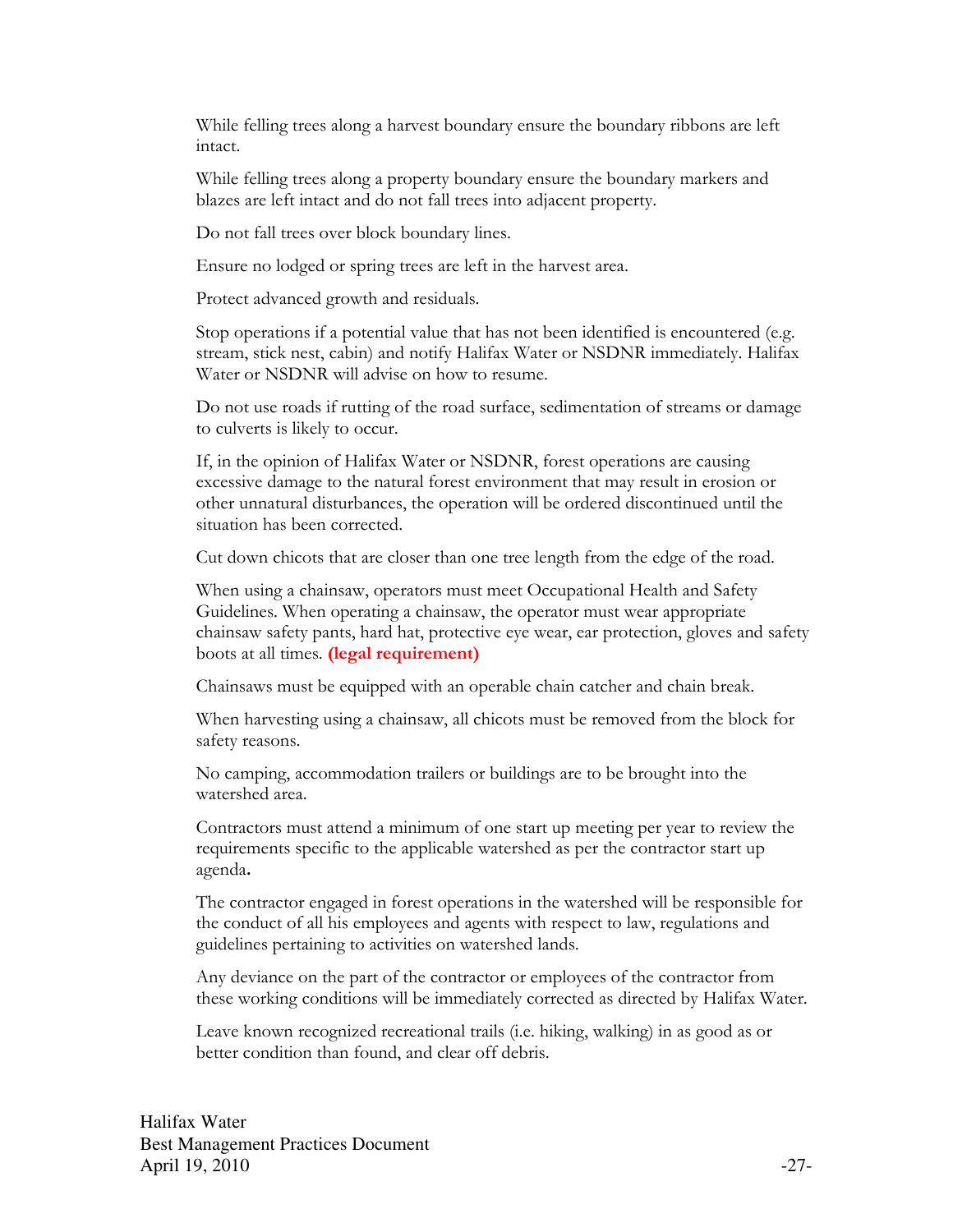If the harvesting operation occurs in the vicinity of identified recreational trails (HRM) or residential areas (closer then 100m) , ensure the club and/or residents are aware of the operation and post warning signs at each end of the trail/road within 100m of the operation. The signs are to remain in place during the length of the operation until all wood is removed.

Skidders and forwarders are to travel in the same path as the felling and processing machines to minimize site disturbance and damage to residual stems.

No extraction trails may be located within a plantation without first obtaining permission from Halifax Water or NSDNR.

No motorized equipment may travel through/over a watercourse unless an appropriate crossing structure is in place.

To reduce the risk of wood being left behind, place a skid log under roadside piles. This will reduce the number of logs laying in wet/frozen conditions.

Harvested trees must be utilized to the fullest extent; however, if form and length do not allow for ideal utilization, the minimum top diameters are defined as:

- o Minimum top diameter of 7.5cm (3inch) for Red Spruce, Black Spruce, White Spruce, Tamarack.
- o Minimum top diameter of 16cm (6inch) for Hardwood, White Pine, Red Pine.
- o Discretion must be used when measuring for top diameter as form could be a deciding factor of where the tree must be topped. Both the roadside piles and in bush tops will be inspected by Halifax Water or NSDNR to ensure quality topping practices are being conducted.

#### 9.03 Grinding and Chipping

Applicable permits and approvals must be obtained prior to operations beginning and on site at all times.

No chipping or grinding of wood products is to be conducted within 60m of a watercourse.

"Active Operation" signs or similar worded signs must be posted in work area to advise people of heavy equipment operating. The signs must be posted in plain sight so as to allow for adequate warning time.

No stock piling of woodchips within 60m of a watercourse

Chipping debris created from the chipping process must be cleaned off road surfaces on a regular basis so as not to impede vehicular passage.

Once operations have been completed, chipping debris must be completely cleaned off of road surfaces and spread out to a maximum thickness of 30cm within the block boundary.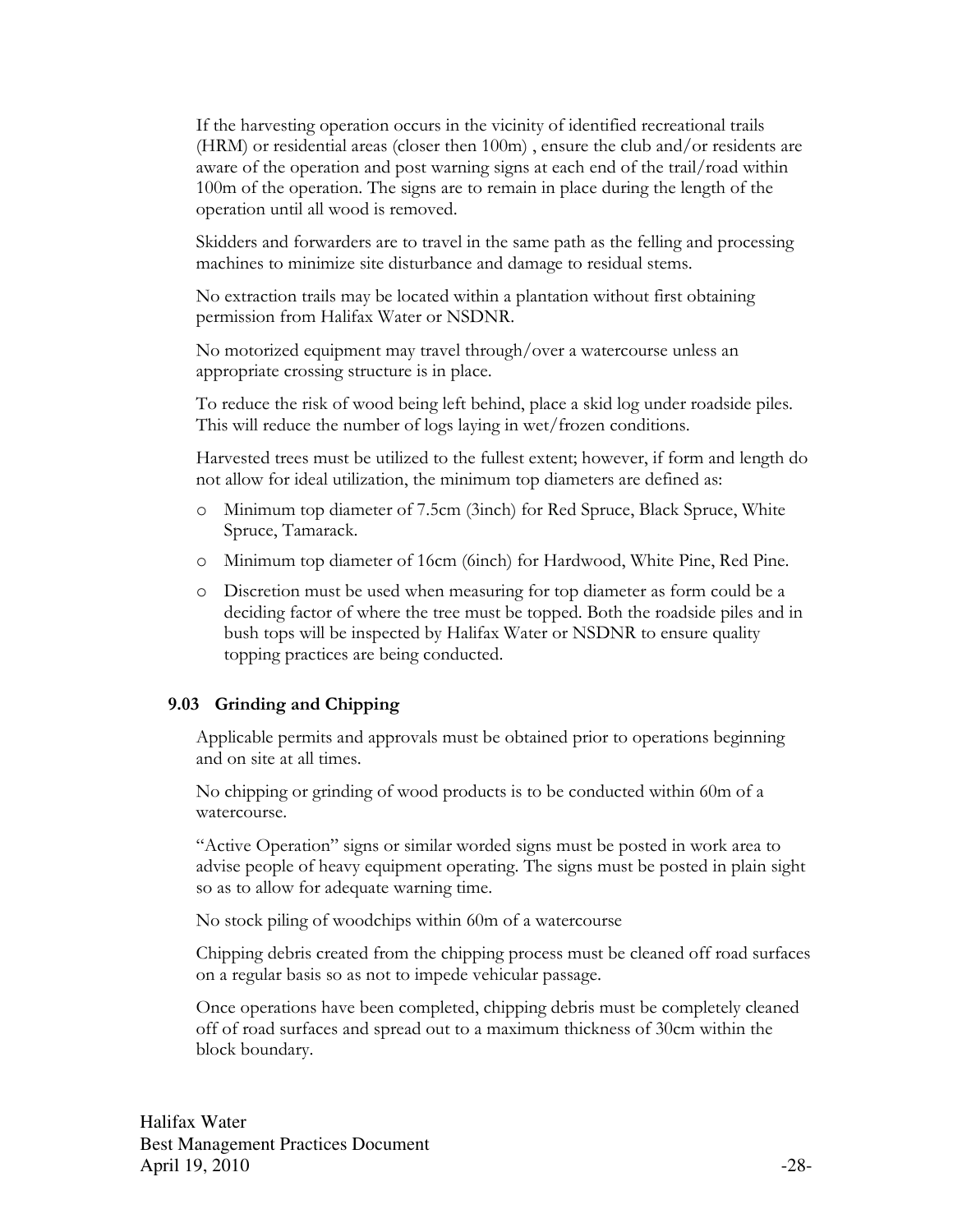#### 9.04 Loading and Hauling

Applicable permits and approvals must be obtained prior to operations beginning and on site at all times.

"Active Operation" signs or similar worded signs must be posted in work area to advise people of heavy equipment operating. The signs must be posted in plain sight so as to allow for adequate warning time.

Ensure all tie down cables, chains, and chip van covers are working accordingly and replace any damaged ones immediately.

Ensure all wood is centered between the pickets for safe loading.

Ensure the truck driver has checked both sides of the load prior to leaving the block.

Truckers must not tie down next to another truck loading.

Check for loose debris prior to transporting.

Check load security prior to entering onto a public highway as well as routinely throughout the duration of the trip.

The loader operator must thoroughly search through the snow to ensure no merchantable wood is left behind.

If merchantable wood cannot be loaded because it is frozen to the ground, Halifax Water or NSDNR must be notified.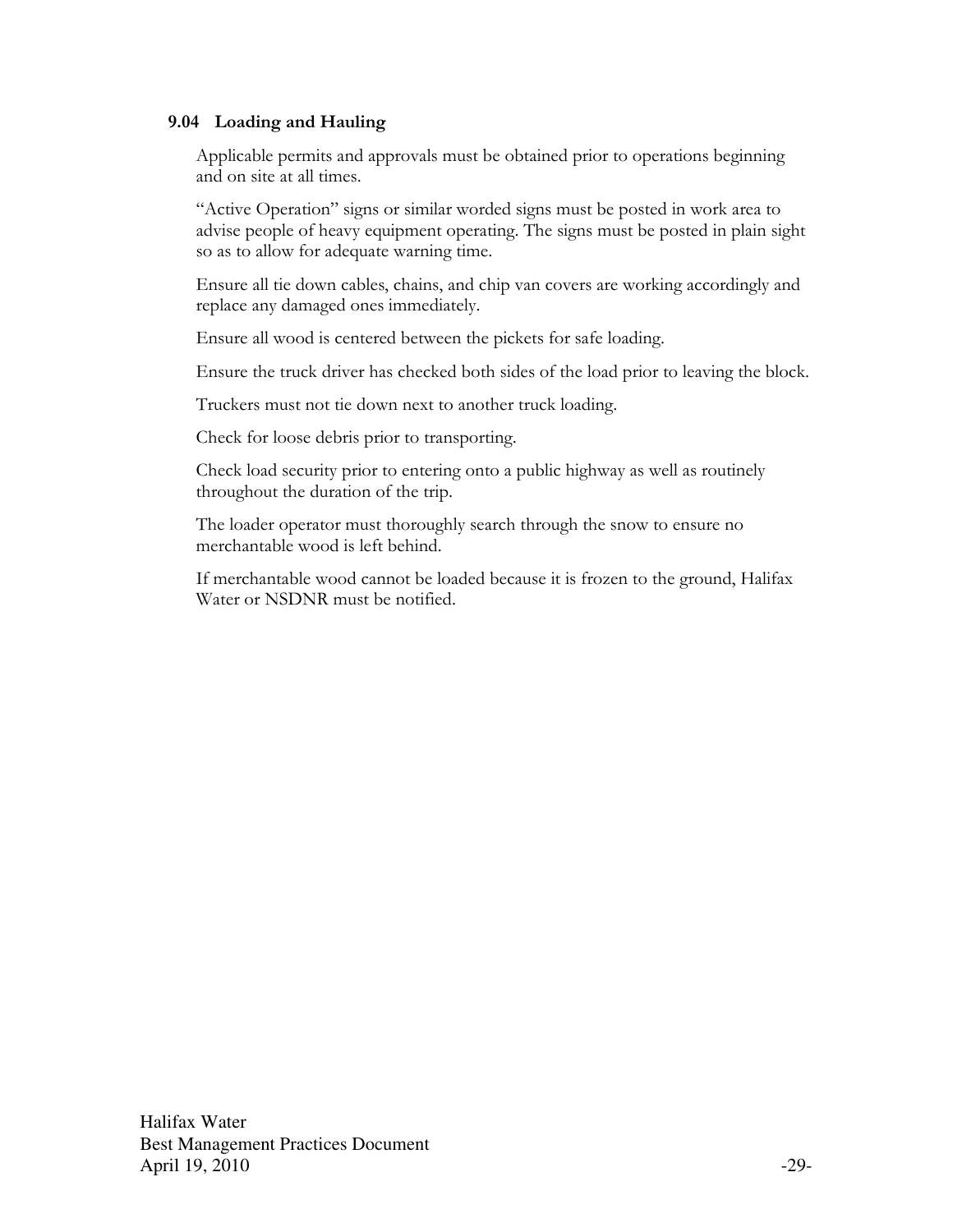#### 10.0 Silviculture

#### 10.01 General

Applicable permits and approvals must be obtained prior to operations beginning and on site at all times.

All water bodies and watercourses must be kept free of debris from silviculture operations. No slash resulting from the operation is to be left on roads, and felled saplings near culvert inlets are to be removed.

Do not use roads if rutting of the road surface, sedimentation of streams, or damage to culverts is likely to occur.

Lunch, fueling and maintenance areas will be kept clean and all garbage removed from the watershed on a daily basis. A gas and oil absorbing material will be placed under saws when refueling and oiling. Report spills as per the Emergency Spill Regulations.

Designated fueling areas must be at least 30m from a defined stream channel or flowing water (i.e., where water is flowing in the ditch, etc.).

Fuel containers (Jerry cans) when transported in vehicles are to be leak-free and secured to avoid damage and spills.

All fuel containers (Jerry cans) must be marked clearly identifying their contents.

Machinery and tools showing above normal leaking fuels or other fluids will cease operation immediately and fluids contained. Repairs are to be made or machinery removed from watershed.

All vehicles on the forest operation will have an appropriately sized spill kit and required fire fighting equipment on board.

No camping, accommodation trailers or buildings are to be brought into the watershed area.

Be aware of wildlife habitat features, such as cavity trees or nests, and protect these from disturbance during silviculture operations.

No chemicals are allowed for herbicide, pesticide, biocide, or fungicide purposes unless otherwise approved by NSE, Halifax Water or NSDNR.

The contractor engaged in forest operations in the watershed will be responsible for the conduct of all his employees and agents with respect to law, regulations and guidelines pertaining to activities on watershed lands.

If forest operations are causing excessive damage to the natural forest environment that may result in erosion or other unnatural disturbances, the operation will be ordered discontinued until the situation has been corrected.

Any deviance on the part of the contractor or employees of the contractor from these working conditions will be immediately corrected.

Halifax Water Best Management Practices Document April 19, 2010  $-30-$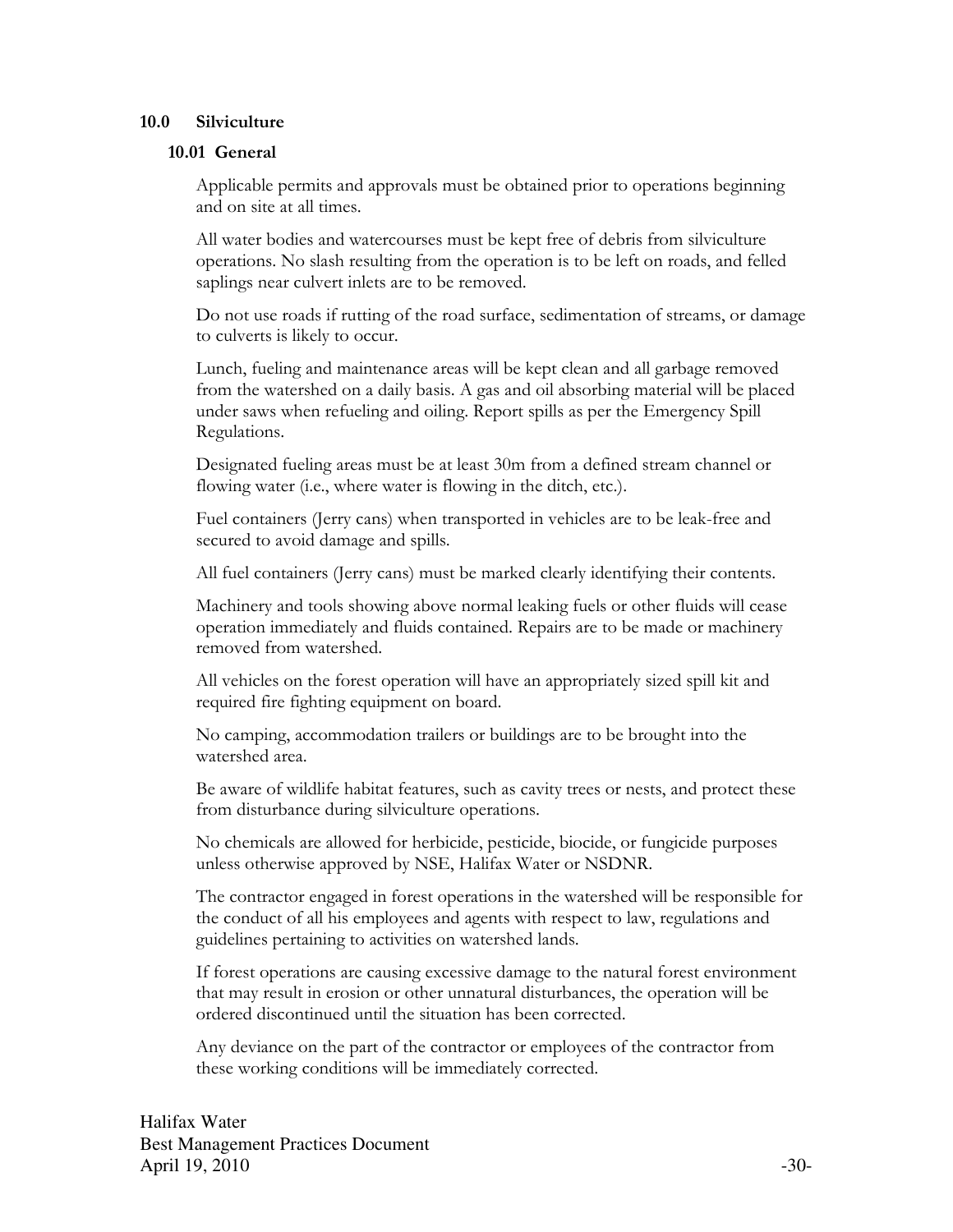#### 10.02 Regeneration Assessment

Regeneration Assessments for initial post-harvest treatment (natural establishment/ planting) will be completed by Halifax Water or NSDNR two years after harvesting operations have been completed.

Regeneration Assessments will be completed as per the 'Nova Scotia's Forest Sustainability Regulations'.

### 10.03 Planting

Halifax Water prefers to promote the re-growth of native species to the harvest area through natural regeneration. Planting of native species will be used as an alternative if regeneration assessments show inadequate restocking through natural regeneration.

Halifax Water does not promote the planting of non-native species, however, if conditions warrant, approval must be given by Halifax Water or NSDNR.

Planting will be completed as per the 'Nova Scotia's Forest Sustainability Regulations'.

## 10.04 Spacing

Halifax Water's silviculture program includes a spacing program which targets healthy immature stands. Spacing is only conducted on stands that warrant it as per the 'Nova Scotia's Forest Sustainability Regulations'.

## 10.05 Chemical Use

As per applicable watershed regulations.

Halifax Water does not support the use of chemicals on any watershed lands.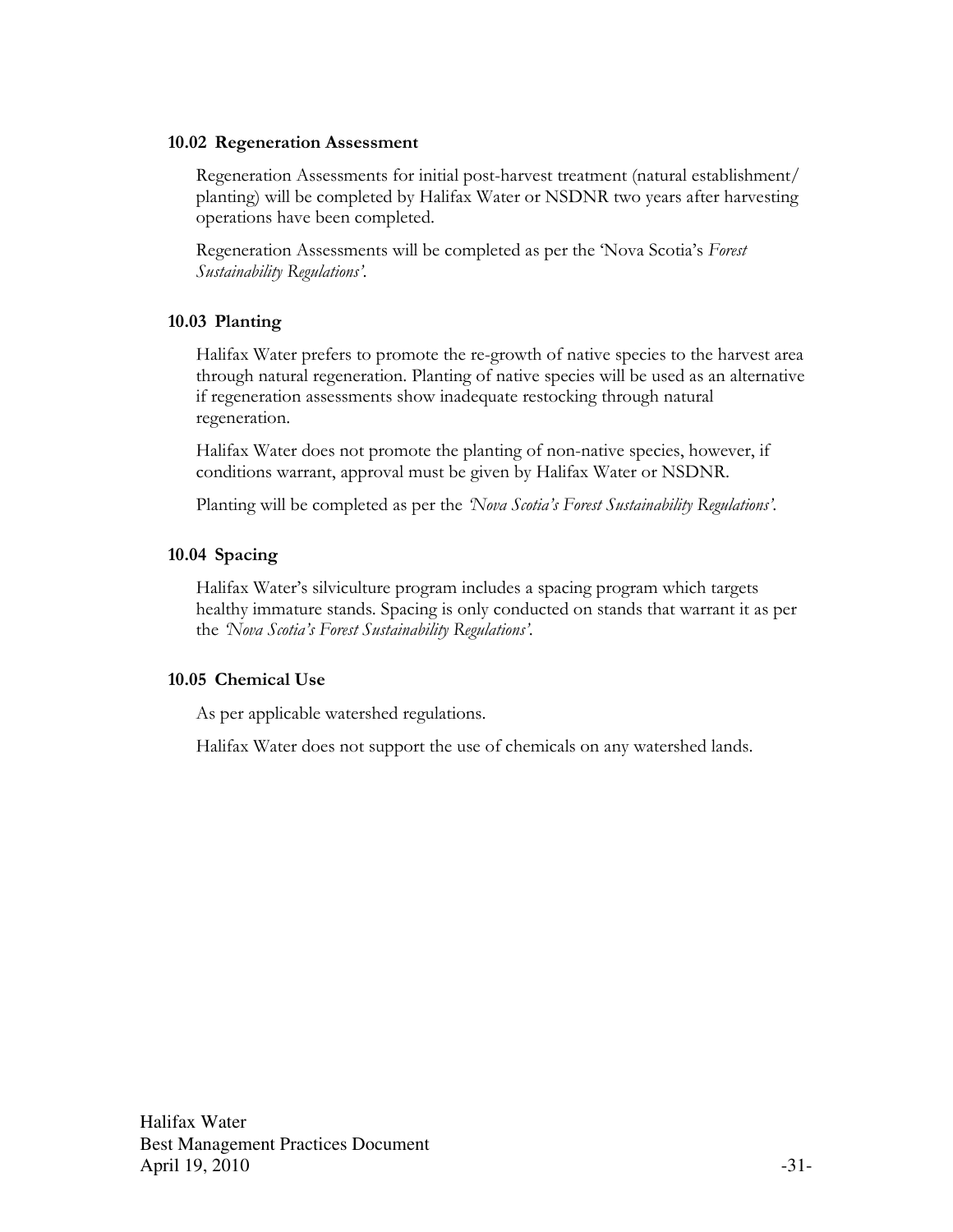#### 11.0 Recreation

Halifax Water does not promote its lands or watersheds as open to the public for recreational activities; rather it takes the approach of "user-beware".

Halifax Water tolerates the use of low impact recreational activities on its lands and watersheds unless otherwise posted. Low impact watershed activities include hiking, mountain biking, and cross country skiing as long as they does not impair water quality or impede on the systems in place to conduct watershed management.

In addition to the applicable Protected Water Area regulations, no motorized vehicles are allowed on Halifax Water lands without written authorization. The written authorization must be carried on the authorized vehicle(s) at all times. A penalty may be issued to those who do not comply.

No open fires are allowed, including camp fires, on Company lands without written permission being first obtained from Halifax Water. The written permission must be carried on the person(s) conducting the fire activity. A penalty may be issued to those who do not comply.

There will be no cutting of wood allowed for recreational, personal or commercial purposes without the written authorization of Halifax Water or NSDNR. The written permission must be carried on the person(s) doing so. A penalty may be issued to those who do not comply.

Hunting and fishing activities must comply with provincial and watershed regulations unless otherwise posted.

Boating, canoeing, and kayaking must comply with provincial and watershed regulations unless otherwise posted.

Swimming must comply with provincial and watershed regulations unless otherwise posted.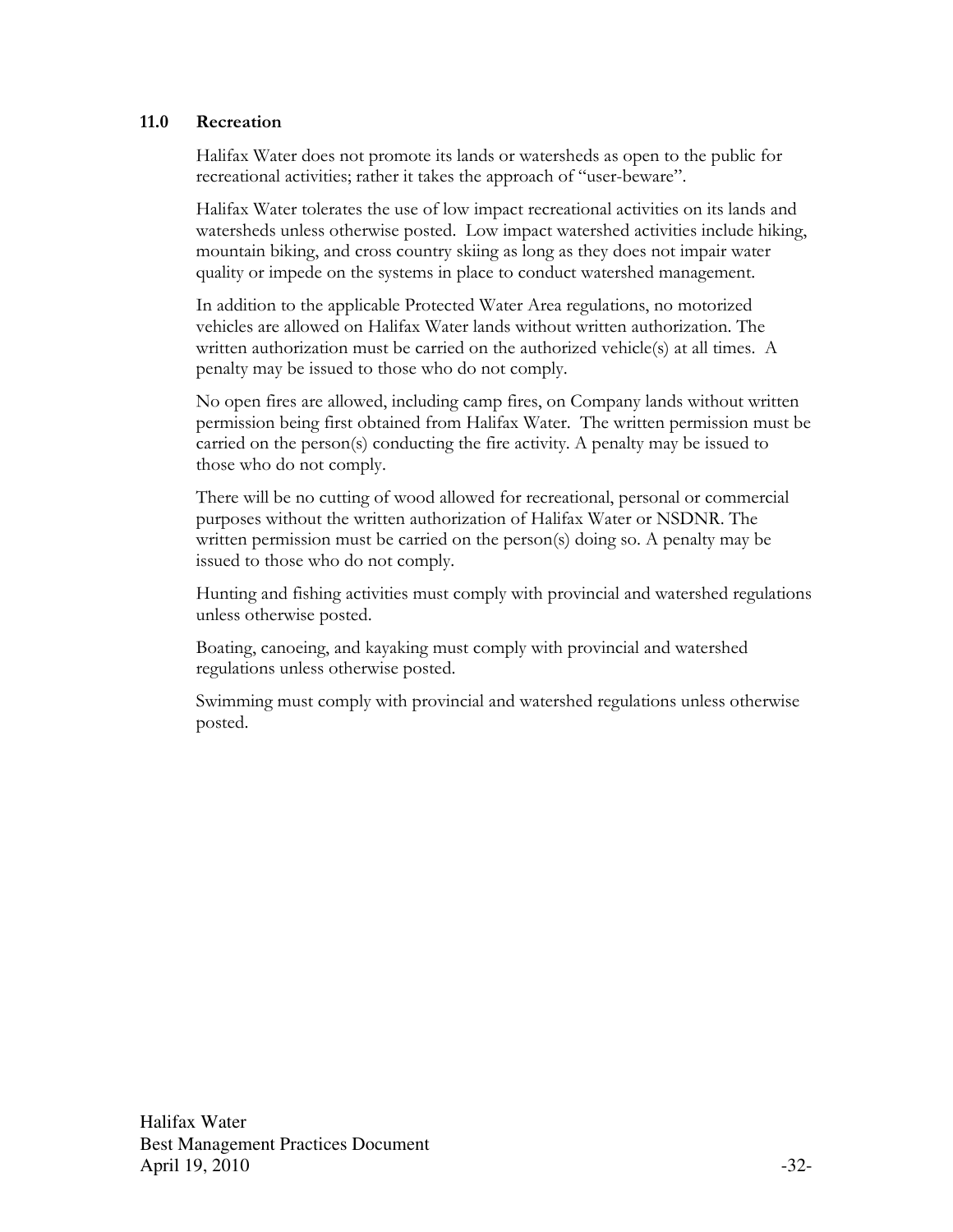## Appendix 1 – Applicable Legislation

## Applicable Municipal By-laws that may affect Halifax Watersheds:

- o Halifax Regional Municipality By-laws regions. Listed below are those By-Law regions that directly influence activities on Halifax Water watershed lands in addition to the Protected Water Area regulations:
	- Cole Harbour/Westphal
	- North Preston/ Lake Major/ Lake Loon/ Cheery Brook/ East Preston
	- Lake Echo/ Porter/s Lake
	- Shubenacadie Lakes
	- St. Margaret's Bay
	- Beaver Bank/ Hammonds Plans/ Upper Sackville

### For more information please visit the website www.halifax.ca or contact (902) 490-4210.

- o East Hants Municipality By-laws for Commercial Zones:
	- East Hants Zones within the Pockwock PWA
	- East Hants Zones outside of the PWA, but still within the Pockwock Watershed; specifically:
		- 8.10.7 Special Requirements for the Pockwock Watershed
			- a) No open storage shall be located within the Pockwock watershed area as identified on the official zoning mapping.
			- b) No hazardous materials shall be stored within the Pockwock watershed area as identified on the official zoning mapping.

## For more information please visit the website www.easthants.ca or contact (902) 758-2715.

## Provincial Act and Regulations:

- Lake Major Watershed Protected Water Area Designation and Regulations
- Pockwock Lake Watershed Protected Water Area Designation and Regulations
- Bennery Lake Watershed Protected Water Area Designation and Regulations
- Halifax Regional Water Commission Act
- Provincial Forest Protection Regulations
- Wildlife Habitat and Watercourses Protection Regulations
- Nova Scotia's Forest Sustainability Regulations
- **•** Emergency Spill Regulations
- Used Oil Regulations
- Transportation of Dangerous Goods Regulations

### The above Acts and Regulations maybe viewed on line for the most recent versions.

Halifax Water Best Management Practices Document April 19, 2010  $-33-$